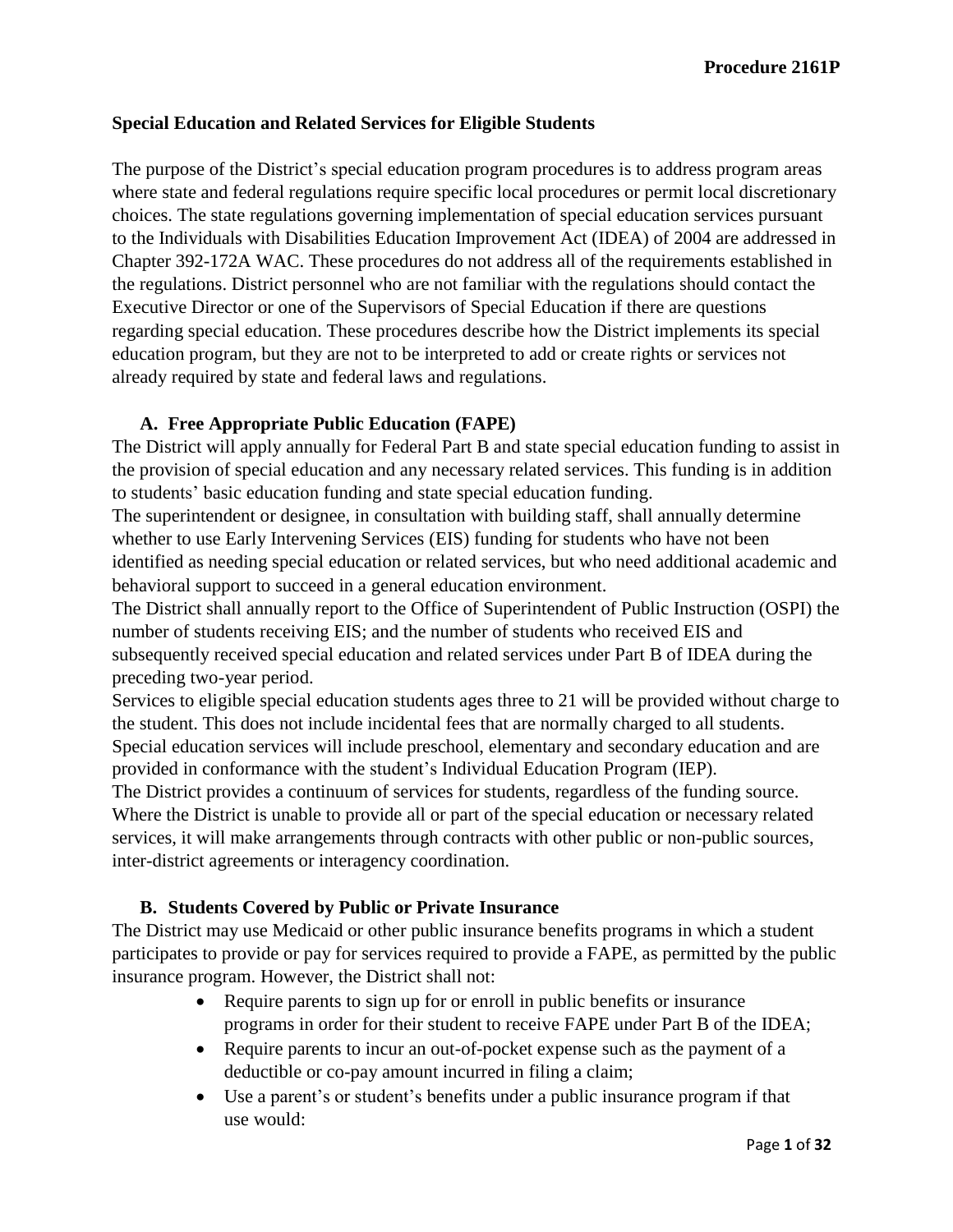- o Decrease available lifetime coverage or any other insured benefit;
- o Result in the family paying for services required after school hours that would otherwise be covered by the public insurance program;
- o Increase premiums or result in discontinuation of insurance; or
- o Risk loss of eligibility for home and community-based waivers, based on aggregate health-related expenditures.

The District may access a parent's private insurance proceeds to provide FAPE to an eligible student only if the parent provides informed consent to the District. Whenever the District proposes to access the parent's private insurance proceeds, the District shall:

- Obtain parent consent in accordance with Chapter 392-172A WAC each time the
- District wishes to access benefits for a new procedure; and inform the parents that their refusal to permit the District to access their insurance does not relieve the District of its responsibility to ensure that all required services are provided at no cost to the parents.

Before first accessing a parent or student's public benefits, for the first time and annually after the first notification, the district will provide written notification using the prior written notice provisions under WAC 392-172A-05010(3) that includes:

- A statement of the parental consent provisions;
- A statement of the "no cost" provisions;
- A statement that the parents may withdraw their consent to disclose personally identifiable information to the agency responsible for administering the state's public benefits or insurance, and
- A statement that a parent's withdrawal or refusal to consent does not relieve the school district of its responsibility to ensure that all required services are provided at no cost to parents

After providing the required notification, the district will obtain written informed consent from the parent allowing the district to disclose information from the student's educational records to the agency responsible for administering the state's public benefits or insurance programs. The consent will specify:

- The personally identifiable information that may be disclosed, such as records or information about the services that may be provided to the student;
- The purpose of the disclosure;
- The agency to which the disclosure will be made; and
- That the parent understands and agrees that the public agency may access the parent's
- or student's public benefits or insurance to pay for services under the act.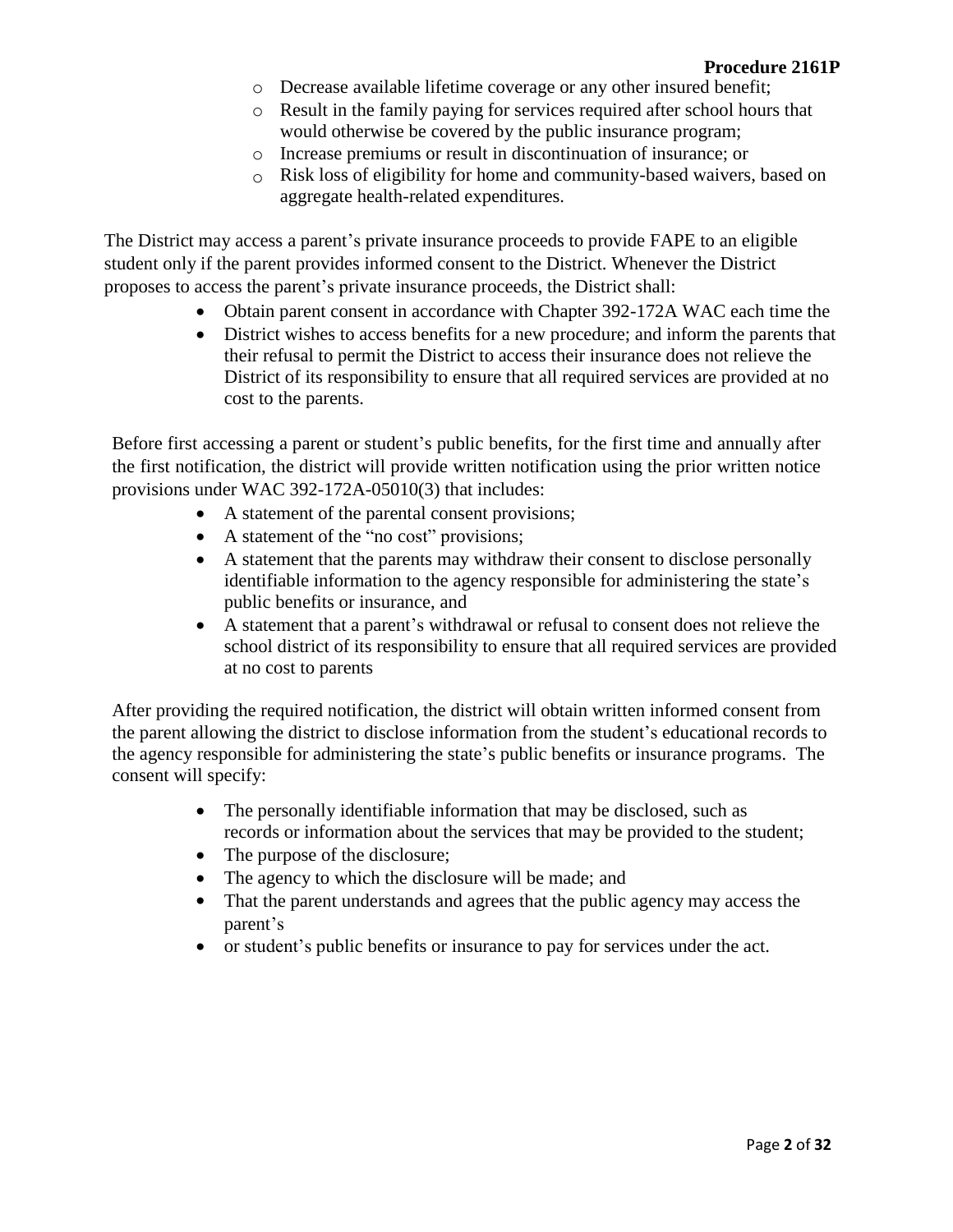To avoid financial cost to parents who would otherwise consent to use private insurance or public benefits if the parent would incur a cost such as a deductible or co-pay, the District may use its Part B funds to pay the cost the parents would incur.

The IEP case manager is responsible for providing the required notices and requests for consent to parents under this section.

# **C. Parent Participation in Meetings**

The District encourages parental involvement and sharing of information between District and parents to support the provision of appropriate services to its students. As used in these procedures, the term "parent" includes biological and adoptive parents, legal guardians, persons acting in the place of a parent, such as relatives and stepparents, foster parents, persons appointed as surrogate parents and adult students.

Parents (and as appropriate, students) will be provided the opportunity to participate in any meetings with respect to the identification, evaluation, educational placement and provision of a FAPE.

When a meeting is scheduled parents will be:

- Notified of the meeting early enough that they will have an opportunity to attend; and
- Notified of the purpose, time, and location of the meeting and who will be in attendance.

When the meeting is to address the IEP or placement:

- The parent will be notified that the District or the parent may invite others who have knowledge or special expertise of the student; and
- The meetings shall be scheduled at a mutually agreeable time and place.

The District shall take whatever action is necessary to try to ensure that the parent understands the proceedings of the IEP team meeting, including arranging for an interpreter for parents with deafness or whose native language is other than English.

The staff person responsible for inviting the parents to meetings will keep documentation of the information provided and the methods used to notify the parents of the meeting. The District may proceed with the IEP or placement meeting if the District is not able to convince the parent to attend. In this case, the District will document its attempts to arrange the meeting. This documentation will include records of telephone calls and the results, copies of correspondence sent to the parent and/or other means used to contact the parent. This documentation will be kept in the student's special education file.

The IEP case manager or the evaluation case manager provides the requisite notices to parents under these procedures consistent with the nature of the meeting to be scheduled. If the parent cannot attend the IEP or placement meeting but wishes to participate, the District will arrange for other means to participate to the extent at all reasonably possible. This can include the use of separate individual or conference telephone calls.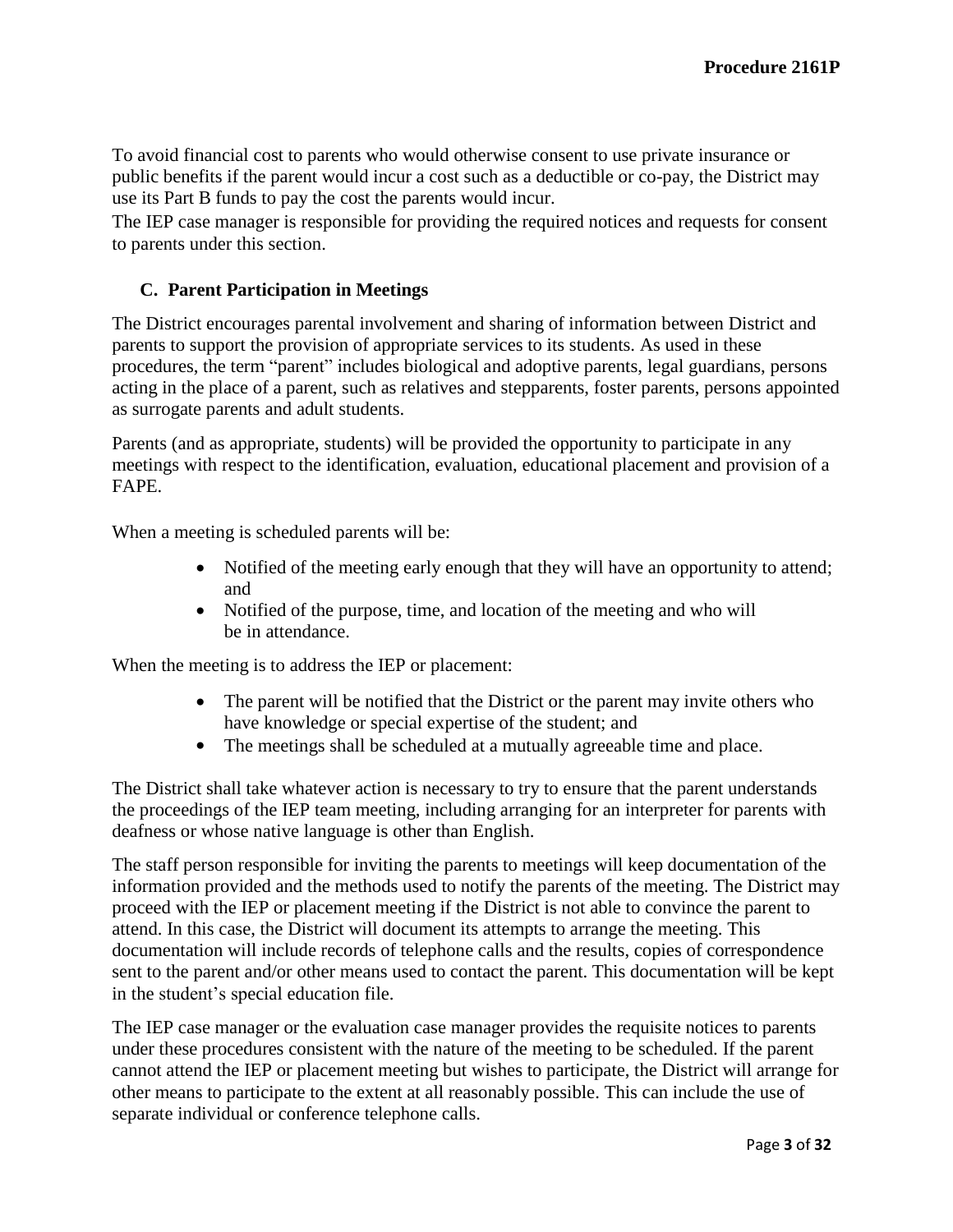A meeting does not include informal or unscheduled conversations involving District personnel; conversations on issues such as teaching methodology, lesson plans, coordination of service provisions; or preparatory activities that District personnel engage in to develop a proposal or a response to a parent proposal to be discussed at a later meeting.

# **D. Child Find**

The purpose of Child Find is to locate, evaluate and identify children with suspected disabilities in need of special education services including those who are not currently receiving special education and related services and who may be eligible for those services. Activities are to reach:

- Children residing in the school district boundaries including preschool-aged children;
- Children attending approved, nonprofit private elementary and secondary schools located within the District boundaries;
- Highly mobile children (such as homeless, foster care and migrant children);
- Children who have a disability and may need special education services even though they are advancing from grade to grade; and
- Children at home or home schooled.

The District will consult with parents and representatives of private school students to ensure its Child Find activities are comparable in approved, nonprofit private schools located within District boundaries. These consultations will occur annually by meetings and letters or other written/electronic contacts.

The District reaches students who may be eligible for special education services through a variety of ways, including:

- Notification to parents of Child Find activities in its annual informational packet;
- Information regarding Child Find on the District's Web site;
- Notification to private schools located in the District's boundaries;
- District informational mailings
- Posting notices regarding screening and referral in school buildings and public locations
- Including DSHS community service offices, Employment Security offices, grocery stores, laundromats, daycares, community preschool sites and physicians' offices;
- Notifying and coordinating with the designated Part C lead agencies;
- Early childhood screenings conducted by the District;
- Coordination with other public and private agencies and practitioners;
- Written information provided to District staff on referral procedures;
- Training teachers and administrators on referral/evaluation/identification procedures;
- Review of student behavior, discipline and absentee information and information gathered from district-wide assessment activities.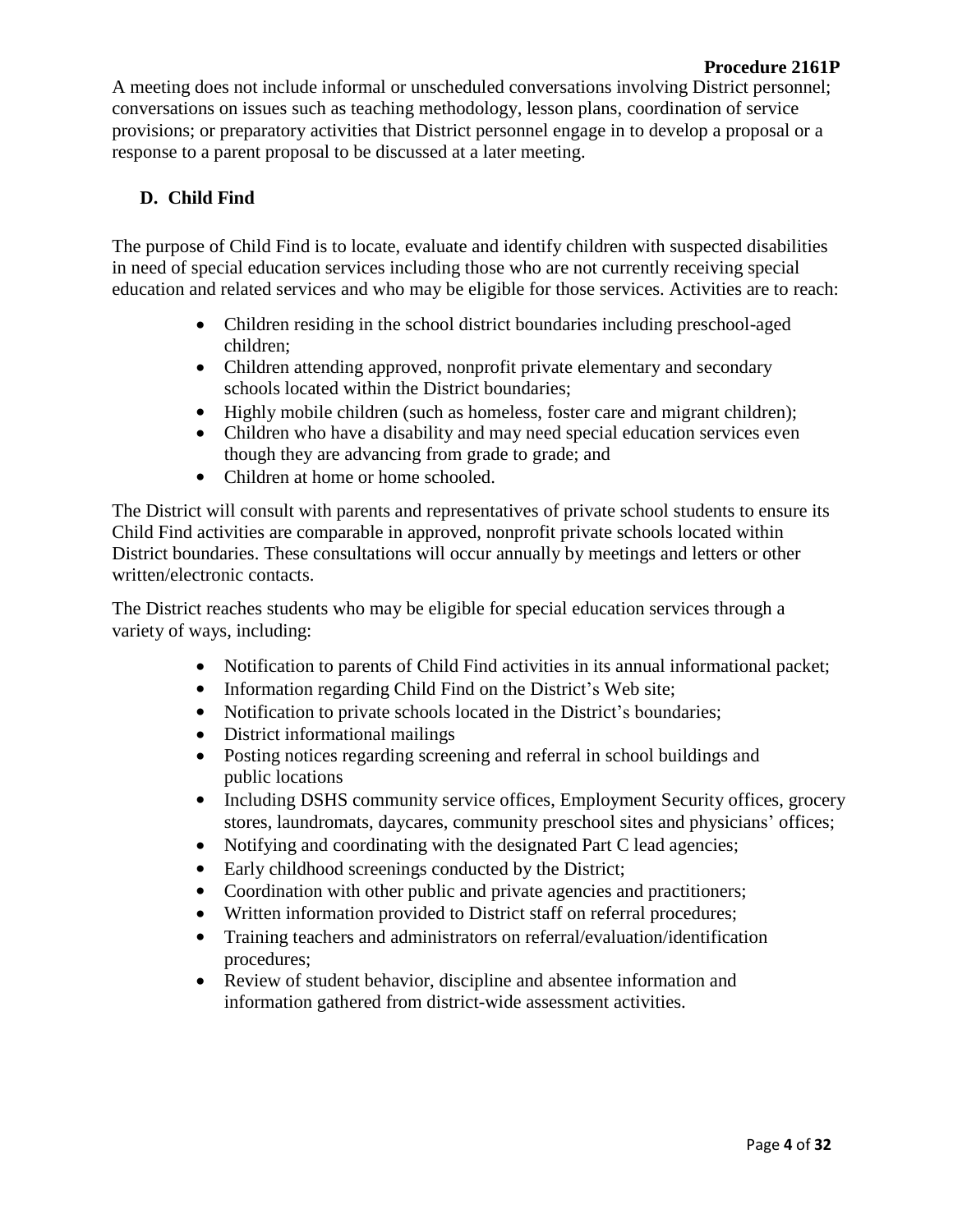# **E. Identification and Referral**

# **1. Identification**

When District staff have concerns that a student may have a suspected disability which could result in eligibility for special education services, they will notify their school's administrator and/or guidance/multi-disciplinary team, and the special education department.

The District's special education department conducts early childhood screenings for ages birth to five as needed and at prearranged times during the school year at times and locations appropriate to the need, but in any event not less than annually. When parents or others inquire about screenings, they will be referred to the Special Education Department for students aged two years nine months and above; and to Kindering Center for students younger than that. For older students they will be referred to their neighborhood school.

The screening process for ages 3-5 is done to determine whether a complete evaluation is needed and involves the following:

- Parents are asked to provide information to assist in assessing their child; and
- Children are screened to assess the following areas: cognitive, communication, physical, social-emotional and adaptive development.

The screening for older students will be done at their assigned or neighborhood school as part of the referral process. Parents will be notified at the screening of the results and the parents will also be provided written notice of the results soon after the screening. If the screening supports evaluation, written consent for evaluation will be sought at the screening exit interview, if possible. If the screening results indicate that the child does not need an evaluation, that information and the basis for the decision not to evaluate shall be shared with the parents typically at the exit interview following the screening. Should the evaluation be agreed, it will occur in accordance with evaluation procedures.

# **2. Referral**

A student, whether or not enrolled in school, may be referred for a special education evaluation by parents, District staff or other persons knowledgeable about the student. Each building principal will designate a person responsible for ensuring that District staff understands the referral process. Referrals are required to be in writing unless the person referring is unable to write. A person who makes a referral orally should be asked to either make the referral in writing or go to the main office of the building for assistance in making the referral.

When a referral is made, the District must act within a 25 school-day timeline to make a decision about whether the student will receive an evaluation for eligibility for special education services.

The receipt of any referral that is received must be documented immediately and the employee receiving the referral shall notify the building principal, the school psychologist or a special education administrator. The case manager of the evaluation group (a) records the referral; (b) provides written notice of the receipt of the referral to the parent; and (c) advises the appropriate members of the evaluation group to collect and review District data and information provided by the parent to determine whether evaluation is warranted.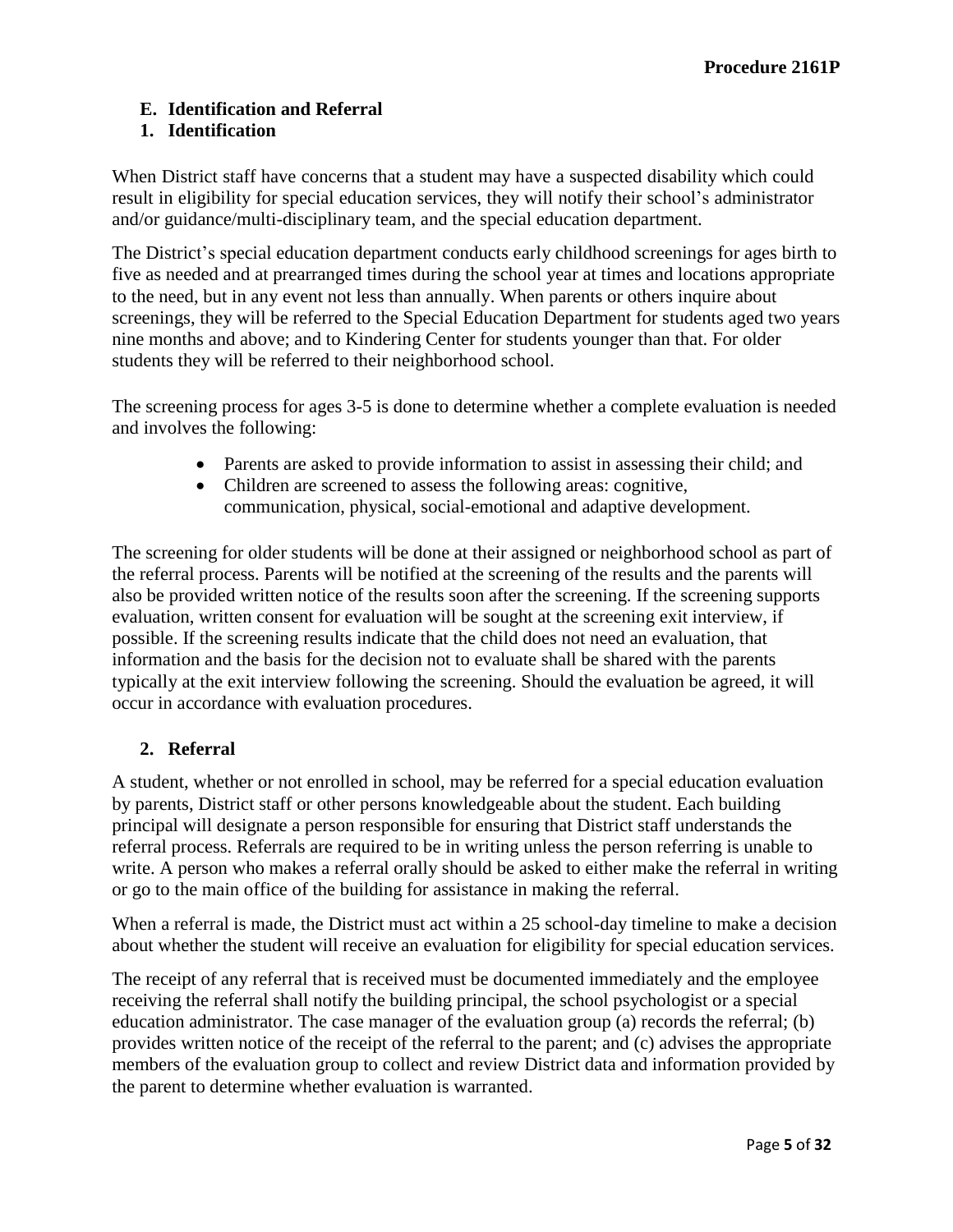During the referral period the student's case manager will collect and review existing information from all sources, including parents. Examples may include:

- Child's history, including developmental milestones;
- Report cards and progress reports;
- Individual teachers or other provider information regarding the child including observations;
- Assessment data;
- Medical information, if provided;
- Other information that may be relevant to assist in determining whether the child should be evaluated.

If the review of data occurs at a meeting, the parent will be invited. The evaluation case manager provides written notice to the parents of the decision regarding evaluation regardless of whether the parents attend the meeting or did not attend.

After the evaluation group reviews the request for evaluation and supporting data and does not suspect that the child has a disability, the District may deny the request. In this case written notice, including the reason for the denial and the information used as the basis for the denial, must be given to the parent.

If the determination is that the child should be evaluated, the evaluation group shall include information about the recommended areas of evaluation, including the need for further medical evaluation of the student. This information will assist the District in providing parents prior written notice and will assist the District in selecting appropriate evaluation group members. The case manager of the evaluation group is responsible for notifying parents of the results using prior written notice. When the determination is that the child will be evaluated, parent consent for evaluation and consent for release of appropriate records will be sent with the notice.

The case manager will seek parental consent to conduct the evaluation. The school district is not required to obtain consent from the biological parent if:

- The student is a ward of the state and does not reside with a parent;
- The parent cannot be located, or their rights have been terminated; or
- Consent for an evaluation is given by an individual appointed to represent the student.

When the parent provides consent, the District shall select an evaluation group. The evaluation group is to complete the evaluation within 35 school days the District's receipt of the parent consent, unless:

- The parents and District agree in writing to extending the timeline;
- The parent fails or refuses to make the student available for the evaluation; or
- The student enrolls in another school District after the evaluation is begun but before completion and the parent and new District have an agreement for completion of the evaluation.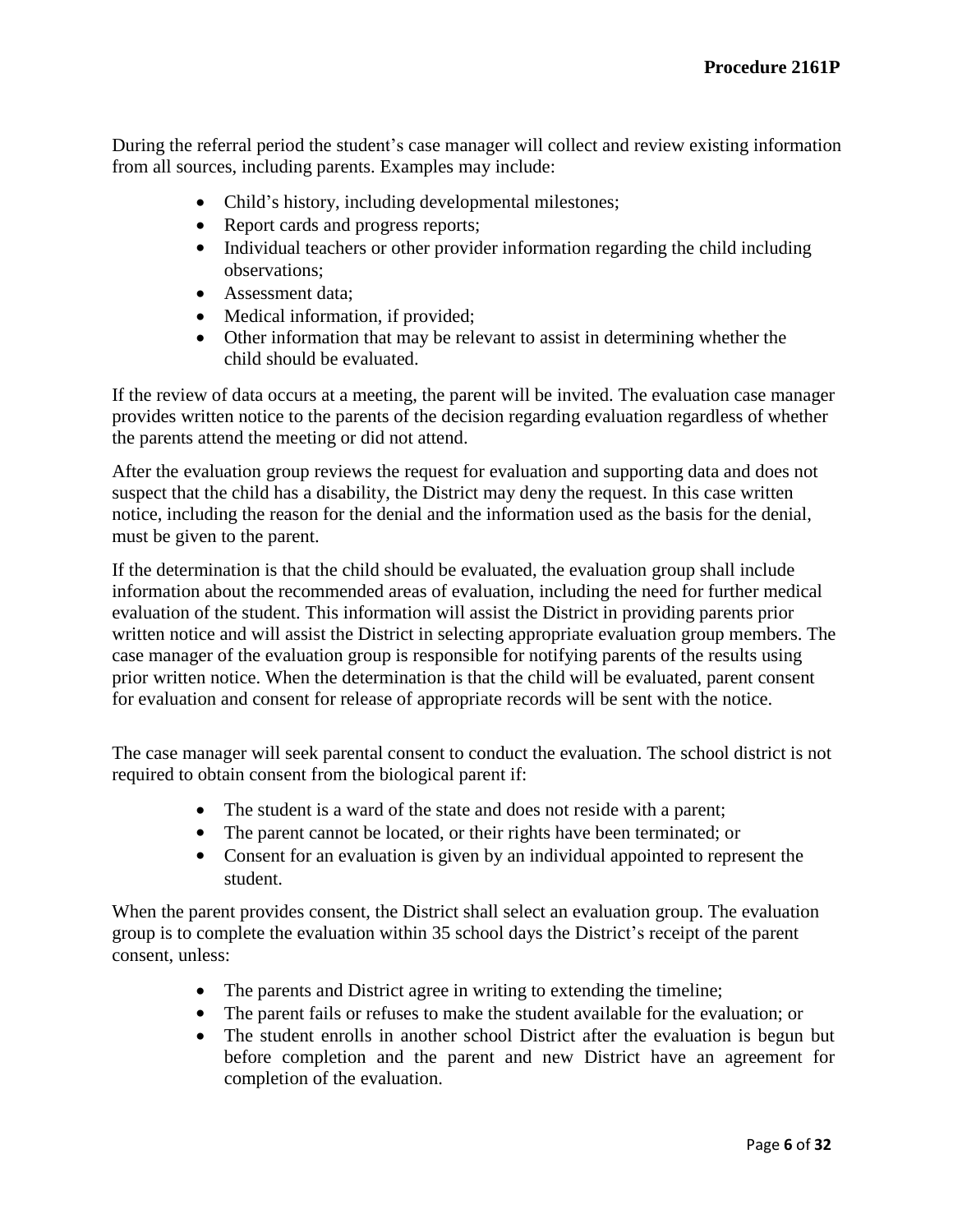If a parent does not provide written informed consent for the evaluation, the evaluation case manager must notify the special education department. District staff will make a determination as to whether it wishes to use mediation to seek agreement to evaluate or to file a due process hearing to override the parent's refusal to consent. The District may not override a parent's refusal to consent for an evaluation if the student is homeschooled or is unilaterally placed in a private school.

If the parent does not provide written informed consent and the district does not use mediation or due process, the case manager will provide the parent with prior written notice informing the parent that the district cannot proceed with the evaluation to determine eligibility and is not responsible for providing special education and related services without an initial evaluation to determine eligibility.

## **F. Evaluation of Students Moving from Part C to Part B and Participation in Transition Planning Conferences**

The district will participate in transition planning conferences, arranged by the local lead agency as designee of the Part C lead agency for each student who may be eligible for preschool services. Transition plans will be designed to promote uninterrupted provision of appropriate services to the child.

The special education administrator or designee will serve as the point of contact with the family resource coordinator for timely execution of transition planning conferences that are arranged at least 90 days before the student's third birthday by the designee of the Part C agency;

The district will follow the procedures for obtaining consent and conducting an initial evaluation, if it determines that the student will be evaluated to determine eligibility for Part B services;

The district will follow the procedures for timelines and evaluation requirements for students moving from Part C to Part B except students turning three, who were previously determined eligible for early intervention services under Part C of IDEA, will be evaluated for initial eligibility for special education services under Part B of IDEA. The evaluation must be completed in enough time to develop and implement the IEP by the date of the student's third birthday.

# **G. Evaluation Requirements**

The purpose of the evaluation is to collect relevant information about a student's functional, developmental and academic skills and achievements from a variety of sources, to determine whether a student qualifies for special education and related services, and to develop an IEP. This includes information provided by the parent. All information gathered in this process is reviewed by the IEP team or other group of qualified professionals.

The evaluation must be an individual assessment designed to determine:

Whether the student is eligible for special education and any necessary related services; and, the nature and extent of special education and related services needed by the student, including information related to enabling the child to be involved in and progress in the general education curriculum.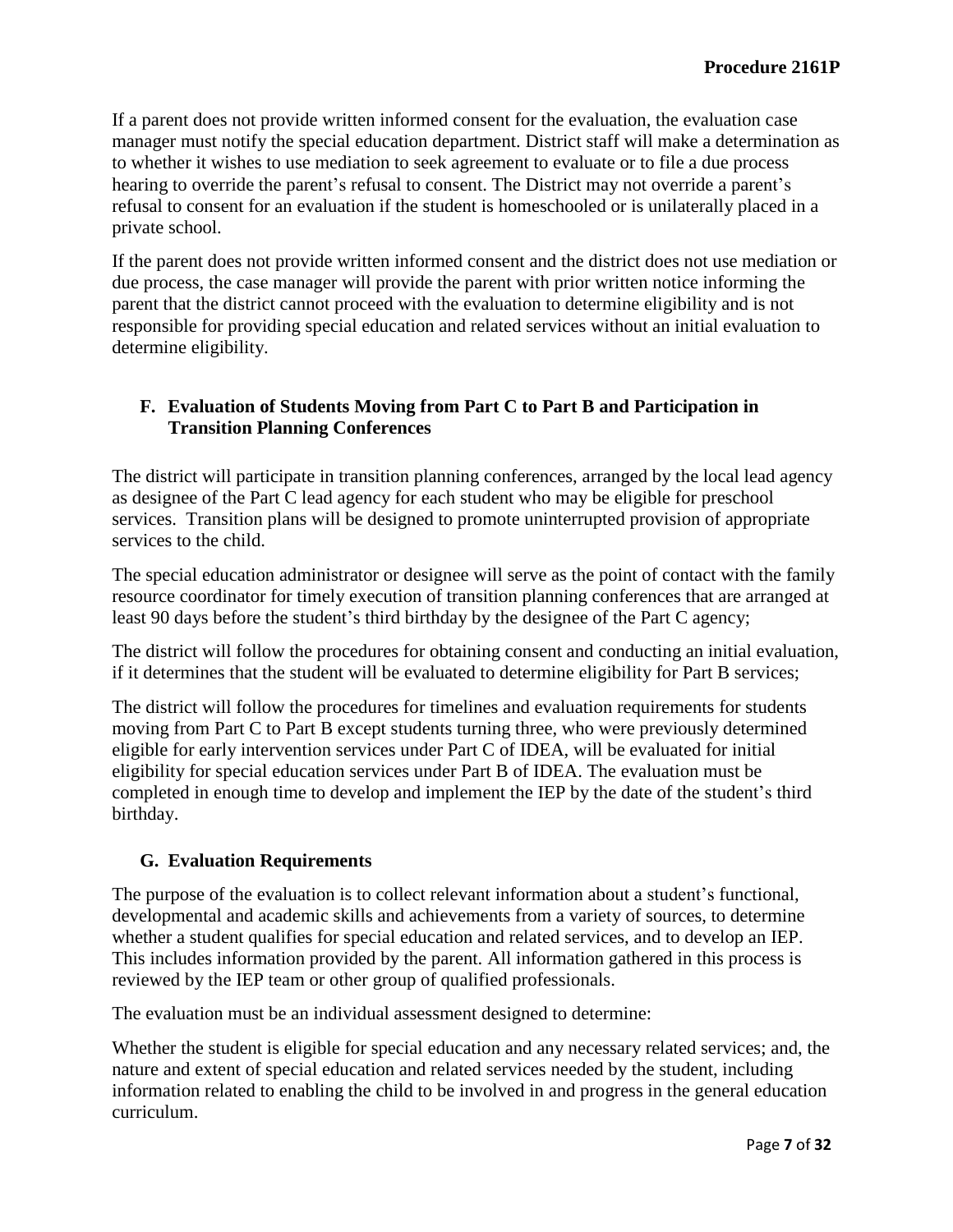#### **Procedure 2161P**

The case manager shall notify the members of the evaluation group and coordinate all members' participation. Members selected must be knowledgeable about the student and the areas of suspected disabilities. Qualifications of an evaluation group member include having the appropriate professional license or certification and may include outside practitioners when necessary.

When assessing for specific learning disabilities, the parent and a group of qualified professionals must be part of the group. If the student requires a medical evaluation in order to determine eligibility, the District will coordinate with the parents to arrange for the evaluation at District expense or through the use of public or private insurance if the parent consents to allow the District to use the insurance.

There are many legal requirements for conducting evaluations. Evaluation procedures or materials must be free of racial, cultural or sexual/gender bias and they must be used for the purpose for which they are valid and reliable. Tests must be appropriate for the student's age and stage of developmental level. Tests should be administered in the native language of the student or conducted in the mode of communication most familiar to the student unless not feasible. If it appears to be clearly not feasible to conduct a procedure or test in the mode of communication most frequently used by the student, the IEP team will contact the special education administrator to develop an individualized strategy for valid evaluation of the student's skills. The inclusion of parents in this collaboration is desirable and strongly encouraged.

Specific areas to be included in the evaluation are determined by the evaluation group and other qualified professionals, as appropriate, as part of a review of existing data concerning the student. The evaluation does not rely on one source or procedure as the sole criterion for determination and should include:

- Review of existing data, including corresponding response to intervention (RTI) documentation;
- Relevant functional and developmental information;
- Information from parents;
- Information from other providers;
- Information related to enabling access to and progress within the general education curriculum and assisting in determining whether there is a disability and the content of the IEP;
- Current classroom-based evaluations, using criterion-referenced and curriculum- based methods, anecdotal records and observations;
- Teacher and related service providers' observations;<br>• Testing and other evaluation materials, which may in
- Testing and other evaluation materials, which may include medical or other evaluations when necessary.

All current evaluation data as well as data previously reviewed by the team must be considered. Professional members of the evaluation team need to be familiar with qualifying disability definitions and criteria in federal and state rules.

This review of existing data may be in the form of a meeting of the evaluation group, or may be conducted without a meeting. It includes data provided by parents, data gathered in the general education classroom or from state and District level assessments. The data may provide information about the student's physical condition, social or cultural background and adaptive behavior.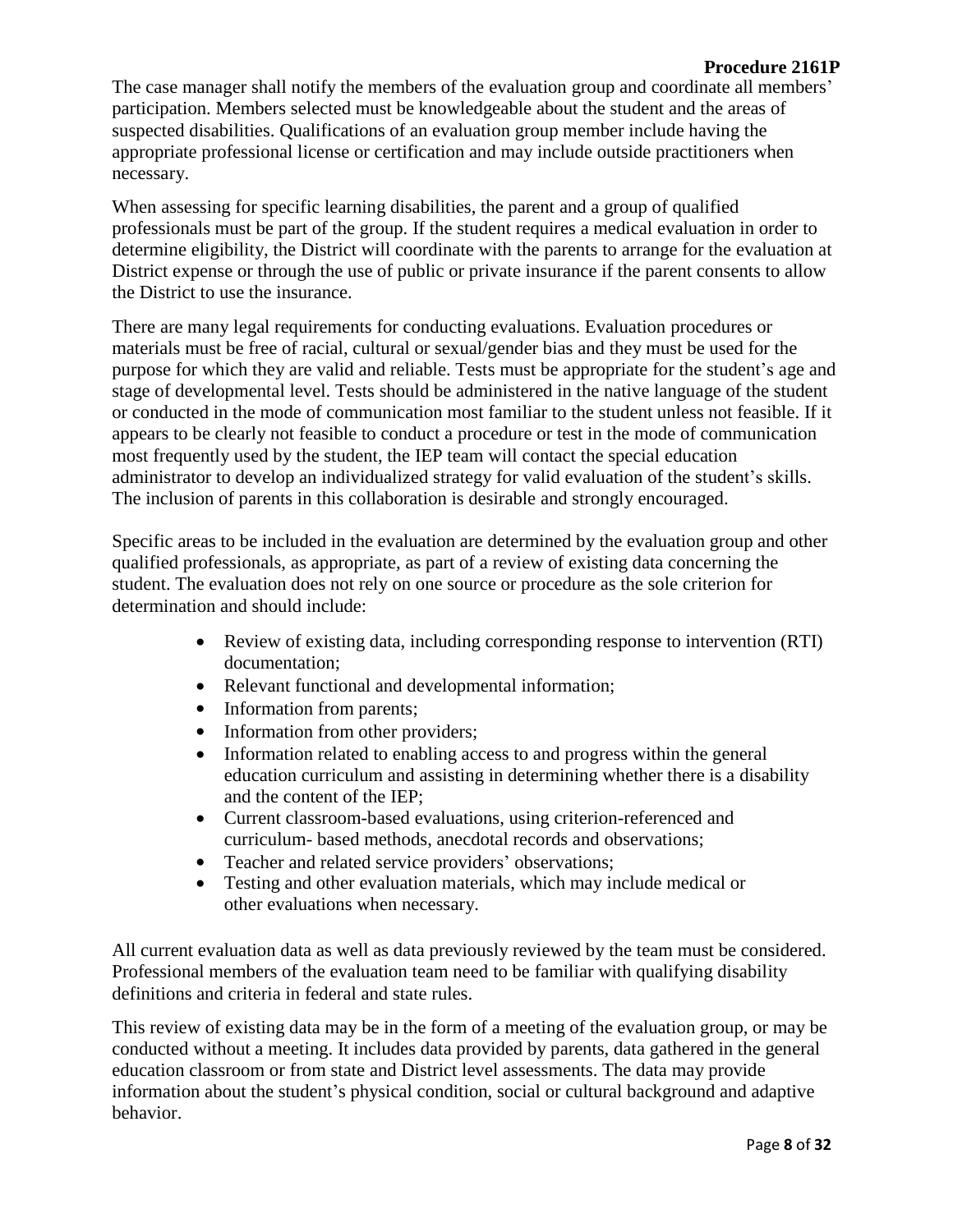### **Procedure 2161P**

When additional assessments are necessary, the evaluation group members have the responsibility of selecting, administering, interpreting and making judgments about evaluation methods and results, and ensuring that the tests and assessments are administered by qualified personnel in accordance with the instructions of the test producer. The gathering of additional data in combination with existing data must be sufficiently comprehensive to address all areas of the suspected disability and any special education needs, whether linked to the disability category or not. If the evaluation group determines that no additional data are needed, the evaluation group will notify the student's parent of that determination and the reasons for it, and inform them of their right to request additional assessments. The district will complete the evaluation using existing data.

Parents and District staff are encouraged to work towards consensus, but the school district has the ultimate responsibility to determine whether the student has a disability or not. The case manager will provide the parent with prior written notice of the eligibility decision, as well as a copy of the evaluation report. If the parent disagrees with the eligibility decision they will be informed of their dispute resolution options described in the procedural safeguards.

# **H. Specific Learning Disability (SLD)**

The District continues to use the severe discrepancy approach for identifying students with a SLD.

### **I. Evaluation of Transfer Students**

If a student transfers into the school district while an evaluation process is pending from the other district, the case manager is responsible for determining the status of evaluations conducted to date and making a determination as to whether the evaluation can be completed within the 35 school day timeline from the date the parent provided consent. If the determination is that additional time will be needed, the case manager will notify the parent and obtain the parent's agreement to establish a new timeline.

# **J. Eligibility**

The evaluation group and the parent will determine whether the student is eligible for special education.

A student is not eligible if the determinant factor is lack of appropriate instruction in reading or math, based upon the state's grade level expectations or limited English proficiency. Eligibility may be determined by documented professional judgment when:

- Properly validated tests are unavailable; or
- Corroborating evidence indicates that results were influenced due to measuring a disability.

The parent will be provided with a copy of the evaluation report and the documentation of determination of eligibility.

Parents will also be provided with prior written notice of the eligibility decision within ten school days of the decision. The case manager is responsible for sending the notice.

Students remain eligible for special education services until one of the following occurs: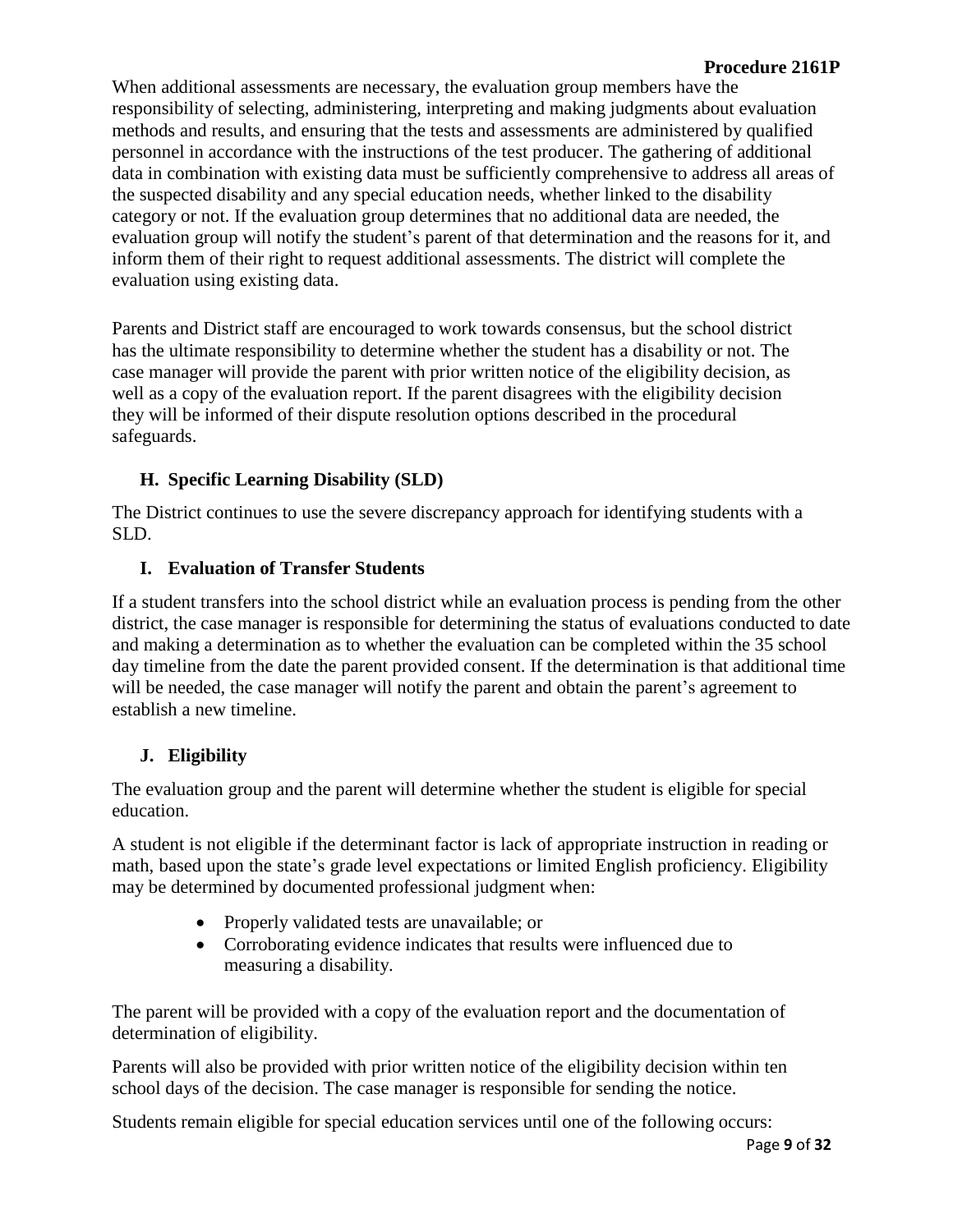- The student is determined through a reevaluation to no longer be eligible for special education;
- The student has met the District's high school graduation requirements;
- The student has reached age 21. A special education student whose 21st birthday occurs after August 31, shall continue to be eligible for special education and any necessary related services for the remainder of the school year; or
- The student stops receiving special education services based upon the parent's written revocation to the District pursuant to WAC 392-172A-03000 (2)(e).

When a special education student is expected to graduate prior to age 21, or when graduation is part of the transition plan, the IEP team will document a student's progress towards achieving course credits towards graduation on the transition portion of the IEP. The District will provide prior written notice to parents and adult students that the student is expected to graduate and will no longer be eligible for special education services. The District will also provide the parents and student with a summary of academic achievement and functional performance and recommendations to assist the student with postsecondary goals.

Those staff members working with special education students nearing graduation should note board policies concerning graduation for all students. See Policy 2410 and accompanying procedures.

# **K. Evaluation Report**

Each person conducting an assessment of the student will specify the procedures and instruments used and their results and the significance of findings related to the student's instructional program, including a specification of the factors interfering with performance and the special education and related services needed.

All members of the evaluation group who conducted assessments or with relevant information will assist with and/or provide information to develop the evaluation report reflecting the evaluation information. This will be completed before the conclusion of the evaluation period and will, at a minimum:

- Identify the disability which requires special education and related services, if a disability exists;
- Discuss assessments and review data supporting conclusions regarding eligibility;
- Include the additional information required for the specific learning disability eligibility category;
- Describe how the disability or disabilities affect the student's involvement and progress in the general curriculum;
- Make recommendations to the IEP team with respect to special education and related services needed, materials or equipment, instructional and curricular practices, student management strategies, the need for extended school year services beyond 180 days and location of services;
- Include other information, as determined through the evaluation process and parent input;
- Include the additional information required for the specific learning disability eligibility category;
- Provide any necessary professional judgments and the facts or reasons in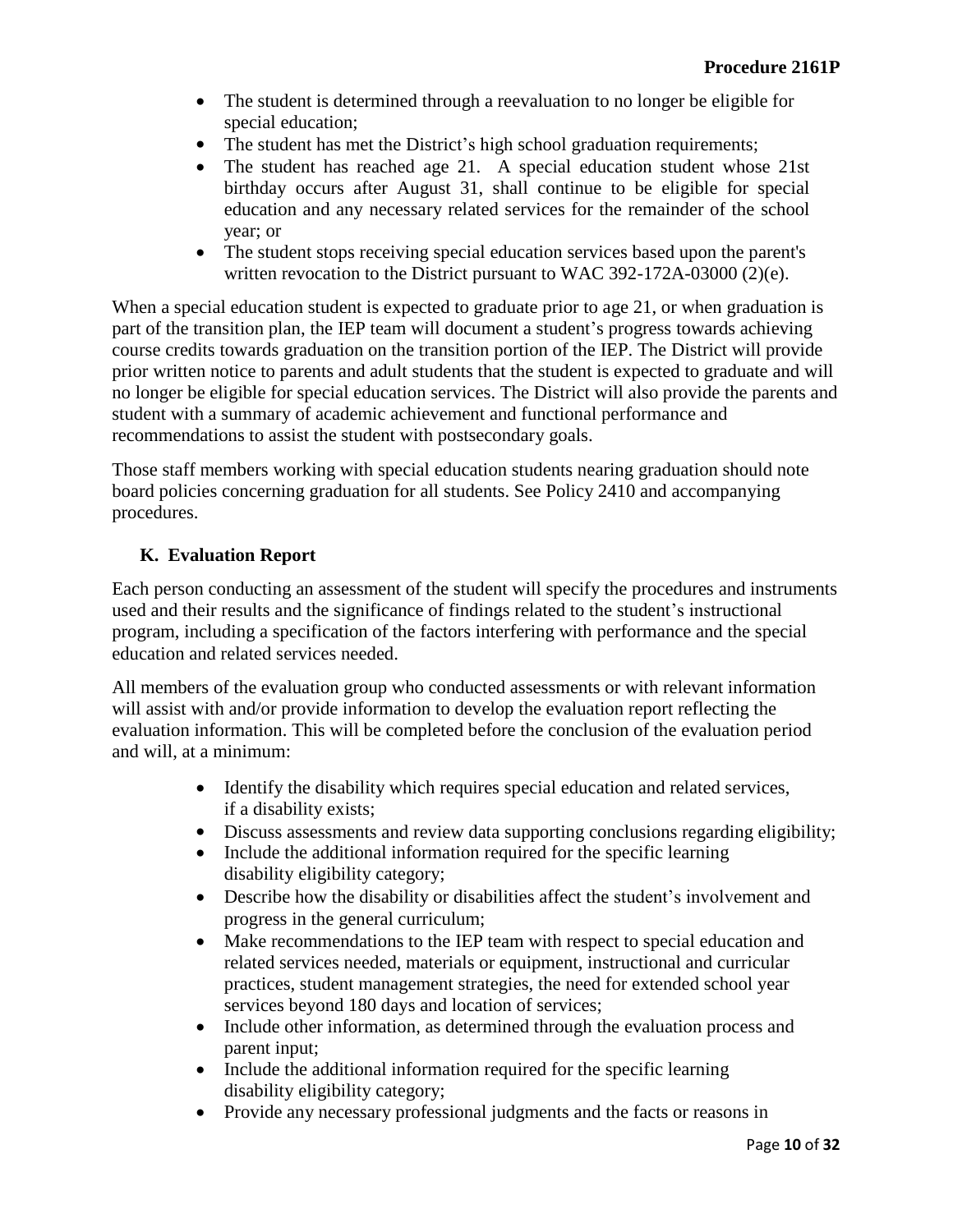support of the judgments; and

 Be signed and dated by the evaluation group members certifying their agreement. Any group member who disagrees with the conclusions shall prepare a statement presenting the conclusion.

The case manager is responsible for notifying parents of the date, time and location of evaluation meetings by following the procedures in the parent participation section for inviting parents to meetings.

### **L. Re-evaluations**

A re-evaluation of a student receiving special education or related services is conducted if academic achievement and functional performance has improved to warrant a reevaluation, if the IEP team suspects that the student may no longer be a student with a disability or if the child's parent or teacher requests a reevaluation. A re-evaluation does not occur more than once per year, unless parent and school agree otherwise. A re-evaluation must occur at least once every three years, unless parent and school staff agrees that a re-evaluation is unnecessary. An agreement that an evaluation is unnecessary shall be confirmed in writing to the parent. The case manager will schedule a review of this determination and notify the special education department.

Students who were previously eligible under the category "Developmentally Delayed" must be reevaluated before age nine to determine eligibility within another disability category.

As part of any re-evaluation, the evaluation group and other professionals the District determines appropriate will review existing data that includes:

- Evaluations and information provided by the parents;
- Current classroom-based assessment, local or state assessments and classroom based observations; and
- Observations by other teachers and related services providers' data.
- Based on this review the team will determine whether any additional data is necessary to determine:
- Whether the student continues to be eligible for special education and any necessary related services;
- The present levels of performance and educational needs; and
- Whether any additions or modifications to the student's program are needed.

This review can occur with or without a meeting or through individual review. If the IEP team members and any other persons reviewing the data determine that no further testing is necessary, the District will notify the parents of this determination, using written prior notice and will inform parents that they have the right to request assessments if they disagree with the determination that additional testing is not necessary. Parent consent is not required if the reevaluation does not require additional testing:

- If additional testing is needed, the IEP case manager will request written parental consent for re-evaluation and provide prior written notice identifying the areas of assessment;
- If the parents do not return the signed consent form, the District shall send another letter explaining the need for reevaluation and parent consent and will enclose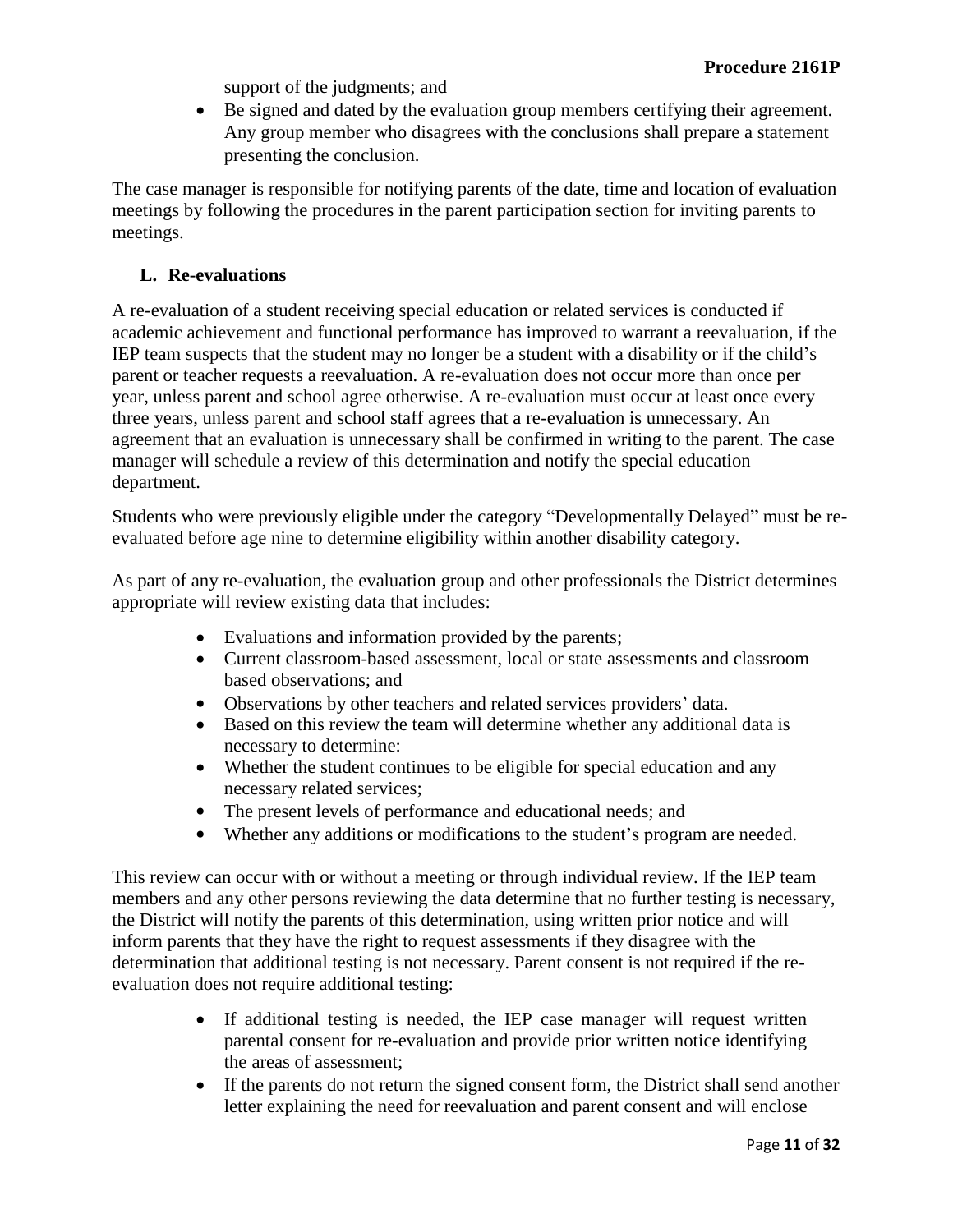another consent form and a copy of the prior written notice. In addition, the District will document its reasonable attempts to obtain consent such as telephone calls, emails, personal contact and other efforts to obtain consent;

- If the parents do not respond to the request for consent and the District has documented its reasonable attempts to obtain consent, the District can proceed with the reevaluation;
- If the parents refuse to consent to the reevaluation, the evaluation group will notify the special education department so that the District can determine whether it will seek mediation in order to obtain consent or request a due process hearing to ask an administrative judge to override the parents' refusal to consent.

After the reevaluation is completed, the IEP case manager will invite parents to the eligibility meeting and will provide prior written notice after the meeting of the results of the reevaluation to parents in their primary language, indicating one or more of the following:

- Whether the student continues to be eligible and in need of special education;
- Present levels of performance and educational needs of the student; and
- Whether any additions or modifications to the special education and related services are needed to enable the student to meet IEP annual goals and to participate, as appropriate, in the general curriculum.

This notice will occur within ten school days of the eligibility decision. The case manager of the evaluation team is responsible for sending the prior written notice.

# **M. Re-evaluation and Graduation**

No reevaluation is required when special education eligibility terminates due to graduation from high school with a regular diploma or due to reaching the end of the school year during which the student turned 21. Instead, the District will provide prior written notice to the student and the parent one month before the student's anticipated last day of school and the IEP team will provide the student with a summary of academic achievement and functional performance including recommendations on how to assist the student in meeting post-secondary goals. The IEP case manager is responsible for assuring that the IEP team completes the summary of academic achievement and functional performance.

# **N. Independent Educational Evaluations (IEE)**

Parents of students eligible for special education, or students referred for special education and determined to not be eligible or students determined to not need an evaluation have a right to request an IEE at public expense each time the District conducts an evaluation of the student.

When parents request an IEE the District must decide within 15 calendar days whether it agrees to provide it. Any parent request for an independent evaluation should be immediately referred to the appropriate special education administrator. The appropriate special education administrator shall review the request and determine whether or not the request is warranted. If the District denies the request to pay for an IEE, it must file for a due process hearing within 15 calendar days of the parent's request. The District may request mediation as an option after filing the due process hearing. If the parents withdraw their request for an IEE, the due process hearing can be dismissed. If the District does not initiate a hearing within 15 calendar days, it must ensure that the IEE is provided at public expense without unnecessary delay.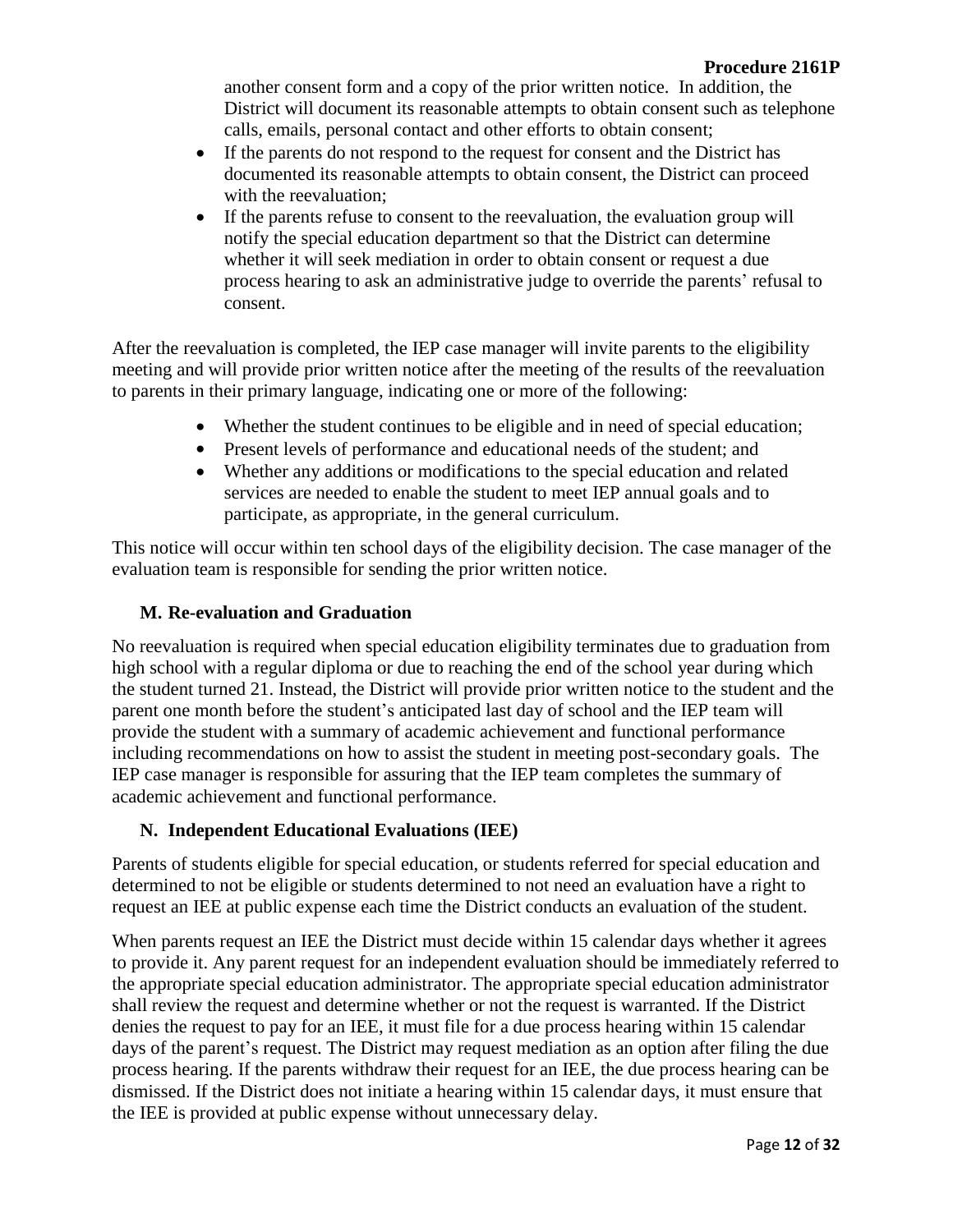### **Procedure 2161P**

When a parent requests an IEE, the District must provide parents a list of District criteria and evaluators. If the school District initiates a hearing and a decision is made that the District's evaluation is appropriate, the parent still has the right to an IEE but not a public expense. A parent is only entitled to one IEE at public expense each time the District conducts an evaluation with which the parent disagrees. If the parent obtains an IEE at either public or private expense, any results of the IEE must be considered by the District if providing FAPE. The IEE may also be presented as evidence at a hearing regarding the student.

The following criteria are established for the selection of an individual to conduct an IEE at public expense. These criteria are established in order to identify the knowledge, experience and qualifications of individuals selected to conduct the evaluations. Any individual selected to conduct either a District evaluation or an IEE must be:

- Licensed, credentialed or otherwise qualified within the state of Washington or state of residence/practice to perform an evaluation in the specific professional discipline for which an independent evaluation is sought;
- Knowledgeable and experienced in evaluating children with similar disabilities;
- Geographically located within the state of Washington; and
- Available to the District at a maximum fee which does not exceed by more than 25% the prevailing average for similar evaluations within the state of Washington.

The District reserves the right to refuse to contract with a specific individual selected by a parent to conduct an IEE as long as the District's refusal does not unreasonably limit the number of qualified examiners among whom the parent can select. Exceptions to the criteria will be granted only when it can be shown that the unique circumstances of the child or the disability:

- Make it impossible to identify anyone within the state of Washington who holds the appropriate credentials or experience necessary to conduct the evaluation; or
- Require a specialized evaluator whose fee exceeds the prevailing average by more than 25%; or
- Include factors which would warrant an exception in order to obtain an appropriate evaluation.

# **O. Individualized Education Programs (IEP)**

# **1. IEP Development**

The term IEP means a written statement for each student eligible for special education that is developed, reviewed, and revised in a meeting in accordance with WAC 392-172A-03095 through WAC 392-172A-03100. The IEP is the written statement reflecting the implementation of instructional programs and other services for special education students based on the evaluation and student educational needs.

An IEP must be in effect before initiation of special education services. The IEP must be developed within 30 calendar days after the student's initial determination of eligibility for special education services. IEPs must be updated annually, or revised more frequently if needed to adjust the program and services.

Parent consent is required before the initial provision of special education services. If a parent refuses to consent to the provision of special education services, the District may not use mediation or due process to override a parent's refusal. When a parent refuses to provide consent the IEP case manager will notify the parent that the District does not have a FAPE obligation to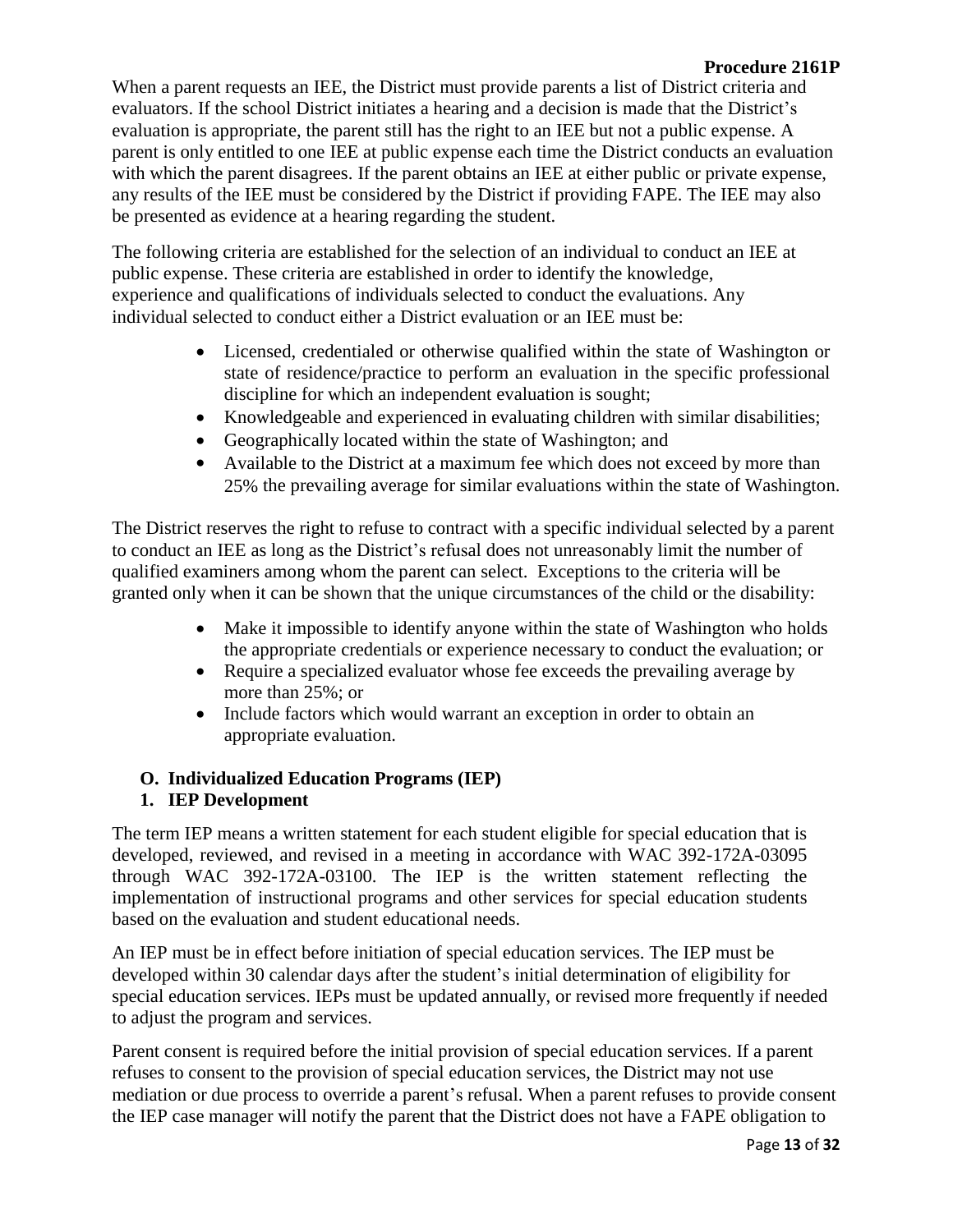the student. The notification will be documented in the student's file.

The District will maintain a copy of the current IEP that is accessible to all staff members responsible for providing education, for other services or for implementation of the IEP. All staff members will be informed of their responsibilities for its implementation. This includes not only teachers and other service providers, but also bus drivers, playground and lunchroom supervisors, nursing staff and others who may be responsible for the proper implementation. The primary special education service provider is responsible for ensuring that staff members are knowledgeable about their responsibilities.

IEPs will be implemented without undue delay following IEP meetings, regardless of the payment source for special education and/or related services.

Parents are members of the IEP team and shall have the opportunity to fully participate. The District will make sure that the parents understand the proceedings, including arranging for an interpreter for parents who are deaf or whose native language is other than English. The District will also ensure that meeting locations are accessible. The special education service provider is responsible for coordinating interpreters and making arrangements for the meeting location.

The district will provide parents/guardians with a copy of the district's Required Notification of Isolation or Restraint of Students with IEPs or Section 504 Plans policy (Policy 3246) when the student's IEP is created.

The IEP team includes:

- The parents of the student;
- Not less than one general education teacher (or preschool teacher) of the student if the student is, or will be, participating in the general education environment. The general education teacher will, to the extent appropriate, participate in development of the student's IEP, including determinations of:
	- o appropriate positive behavioral interventions and supports for the student;
	- o and 2) supplementary aids and services, program modifications, and support for school personnel consistent with WAC 392-172A-01185 and WAC 392-172A-03110(2)(b)
- Not less than one special education teacher, or if appropriate, not less than one special education provider of the student;
- A representative of the District, who is qualified to provide or supervise the provision of special education and related services, is knowledgeable about general education curriculum, and is knowledgeable about the availability of District resources;
- An individual who can interpret the instructional implications of the evaluation results;
- Any other individuals who have knowledge or special expertise about the student.
	- o These individuals may be invited by both the District and the parents, at the discretion
	- o of the person making the invitation;
- The student, when appropriate, or when required;
- Students must be invited when the purpose of the meeting includes discussion of transition needs or services;
- If another agency is or may be responsible for payment or provision of transition services, an agency representative will be invited, with the parent's consent. If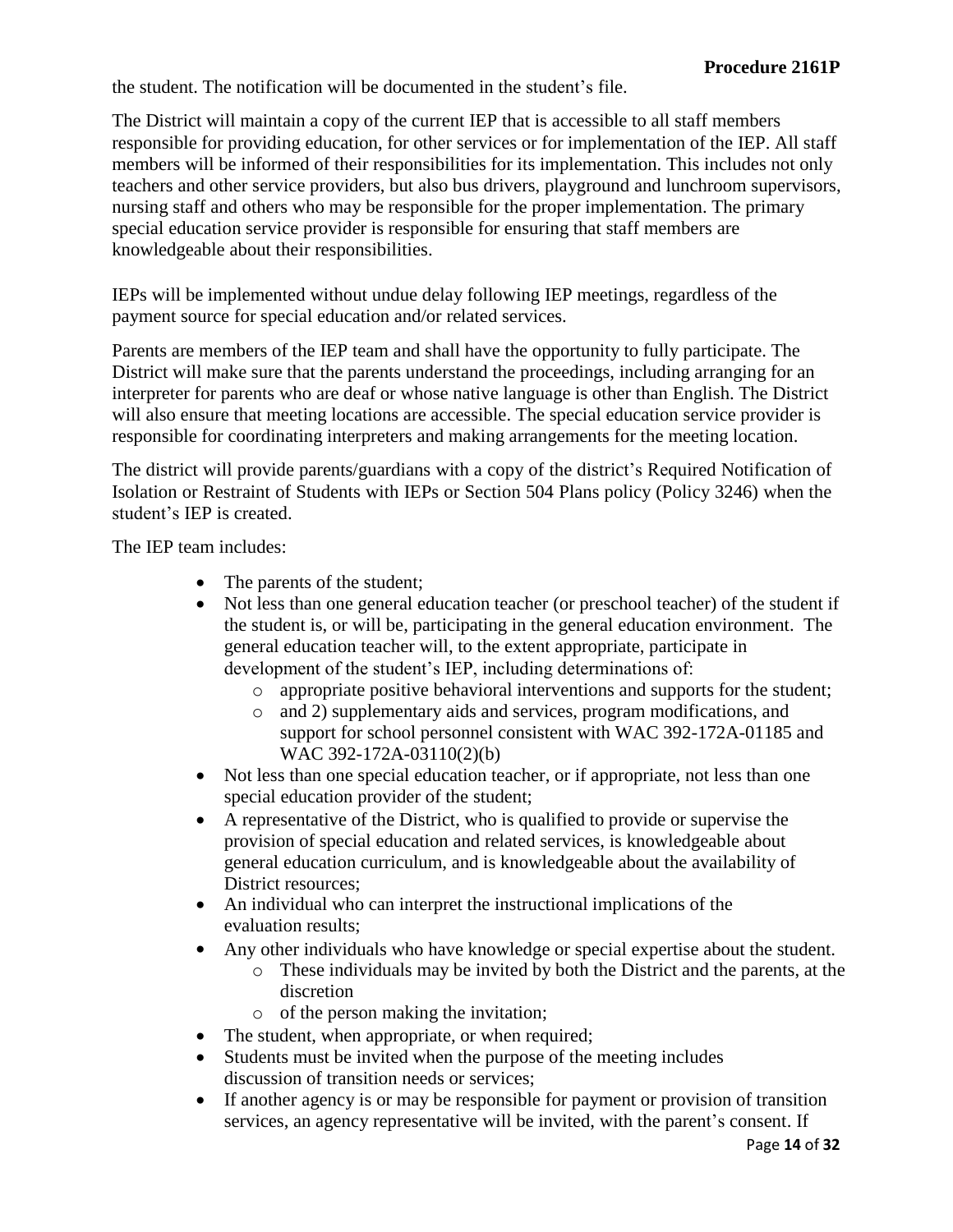the agency representative cannot attend the meeting, District personnel shall keep the representative informed of the meeting and obtain agency information that will assist in the service provision;

• Parents will be notified of the participation of the Part C service coordinator or other designated representatives of the Part C system as specified by the state lead educational agency for Part C at the initial IEP meeting for a child previously served under Part C of IDEA.

The parents and District must agree in writing before any of the above team members are excused from all or part of a meeting. If a team member's area of the IEP is being discussed or modified, then the parent and District must consent to their excusal; and that specific team member must provide advance written input for their part of the IEP prior to the meeting. Existing team members may fill more than one of these roles if they meet the criteria for the role.

(Note that the requirements of a parent invitation are found on page 3 of these procedures under the Section Parent Participation in Meetings.)

Sometimes parents do not attend IEP meetings. There will also be times the parents do not agree with the IEP as proposed and, despite attempts to reach agreement on IEP content, the team does not reach agreement. If a parent attends the IEP meeting and agreement is not reached on the IEP, the team shall determine whether another IEP meeting should be scheduled as soon as mutually possible, or whether there is enough information to complete the IEP. When the decision is made that the IEP will be implemented the District must send prior written notice of the decisions reached to the parent, including the date the IEP will be implemented. When the parents do not attend the IEP meeting, despite the District's efforts to ensure participation, or if the team does not reach agreement, it is the District's obligation to offer an appropriate educational program:

- Have IEP members present sign the IEP or document participation if any member is unwilling to sign;
- Send a copy to the parent and provide the parent prior written notice that the District intends to implement the IEP;
- Forward the documentation of actual or attempted contacts to the special education department for processing when parents do not attend the meeting;

When making changes to an IEP after the annual IEP meeting for a school year, the parent and the District may agree not to convene an IEP meeting for the purpose of making changes. The parent and the District must complete a written document indicating the changes and inform IEP team members and appropriate individuals of the changes. If the parent requests that the District revise the IEP to include the amendments, the IEP case manager will revise the IEP.

# **2. IEP Preparation and Content:**

IEP teams will consider the recommendations in the most recent evaluation to develop the IEP.

In developing the IEP, the team should consider:

 The strengths of the student including the academic, developmental and functional needs of the student and the concerns of the parents for enhancing the education of their child;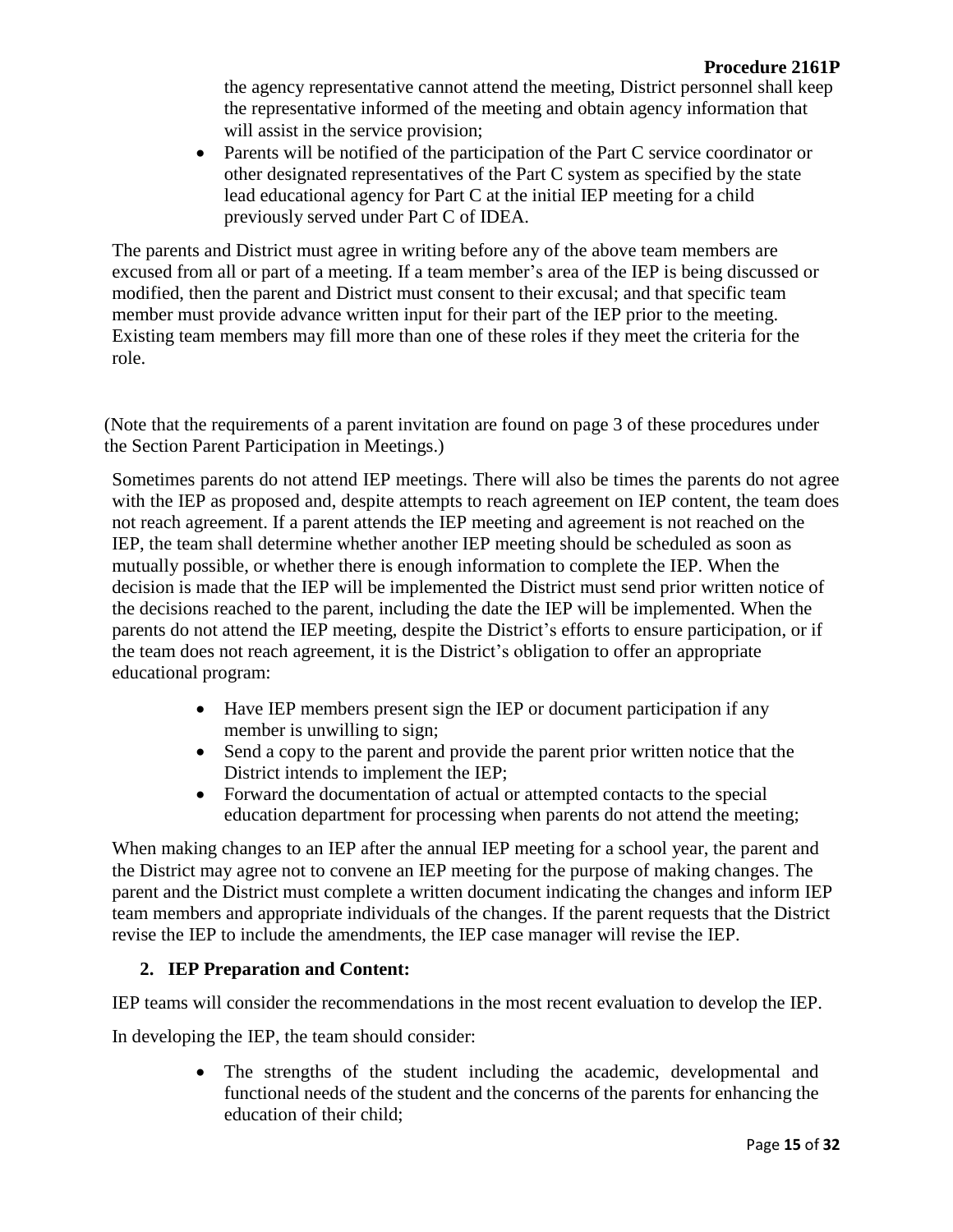- Whether positive behavioral interventions and supports, including a behavior intervention plan, as defined by WAC 392-172A-01031, are needed to address the student's behavior;
- Whether the student with limited English proficiency has language needs;
- Whether Braille instruction is appropriate for a student who is blind or visually impaired;
- The communication needs of the student (and in the case of a student who is deaf or hard of hearing, consider the student's language and communication needs), opportunities for direct communications with peer and professional personnel in the student's language and communication mode; academic level; full range of needs, including opportunity for direct instruction in the student's language and communication mode; and
- Whether assistive technology devices or services are needed.

### IEP content includes:

- The student's present levels of academic and functional performance with a description of how the disability(ies) affect the student's involvement and progress in the general curriculum or preschool activities;
- Measurable academic and functional annual goals for the student (including benchmarks or short-term objectives if the student is participating in alternate assessments) that will meet the student's needs resulting from the disability(ies) to enable involvement and progress in the general curriculum or in preschool activities, and will meet the student's other educational needs;
- A statement of special education services, any necessary related services, and supplementary aids and services based on peer-reviewed research to the extent practicable to be provided to the student and program modifications or supports for personnel so that the student may
- Advance towards annual goals, progress in the general curriculum and be educated and participate with other special education students and non-disabled students and participate in extracurricular and other nonacademic activities;
- A statement of the extent, if any, that the student will not participate with nondisabled students in general classroom, extra-curricular and non-academic activities;
- A statement of any individual appropriate accommodations in the administration of state or district-wide assessments of student achievement that are needed to measure academic achievement and functional performance of the child on state assessments. If the team determines that the student will not participate in a particular assessment,
- $\bullet$  the IEP will address why the student cannot participate in the regular assessment(s)
- and why the particular alternative assessment is appropriate for the child;
- The date for the beginning of services and the anticipated frequency, location and duration of services and modifications;
- A statement of how the student's progress towards goals will be measured, how the student's parents will be regularly informed of their child's progress towards the annual goals and whether the progress is sufficient to enable the student to achieve
- The goal by the end of the year. Measurement of the student's progress will be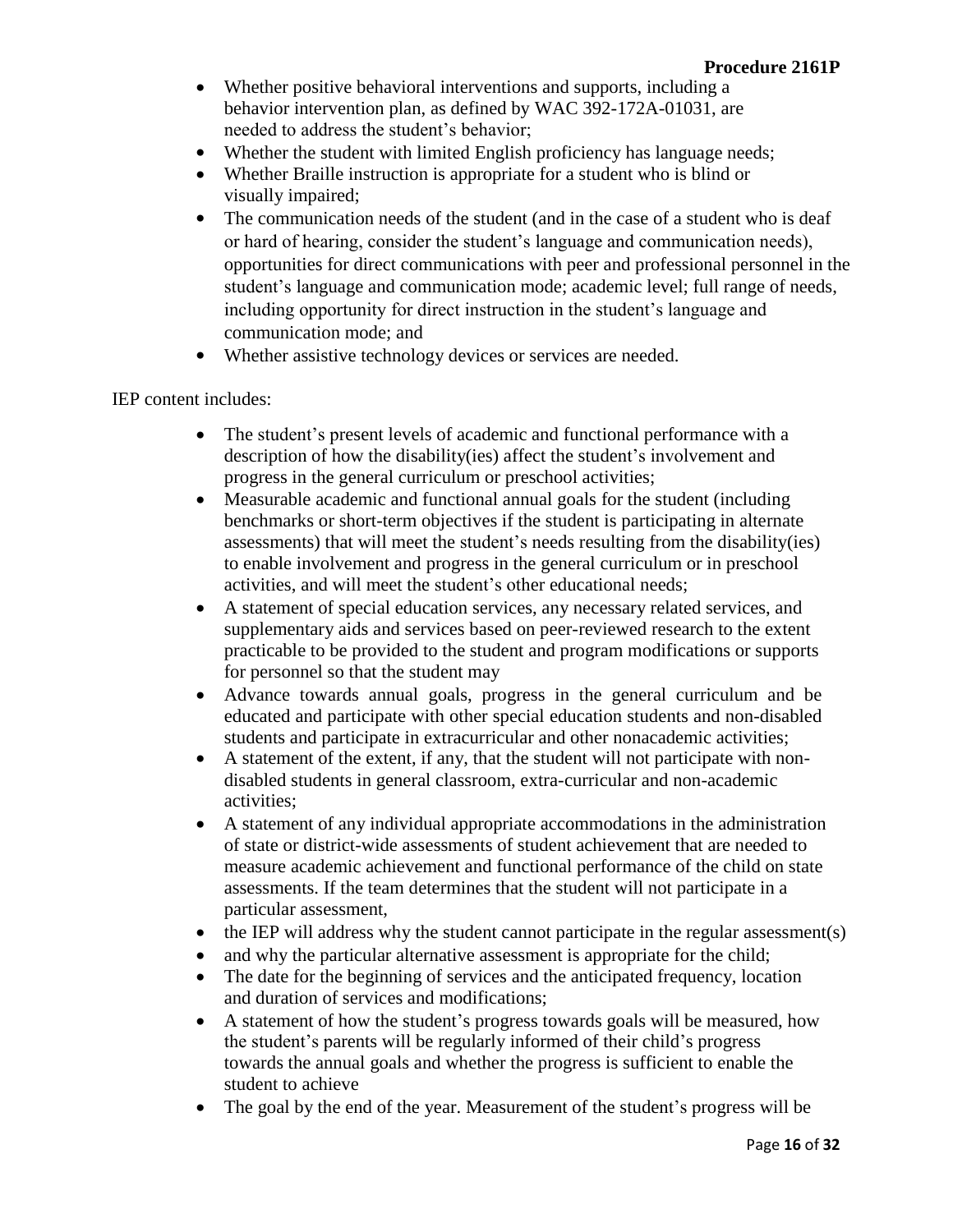based on the data collected as designated on the IEP. The individual responsible for implementing the goal is responsible for maintaining the data used to measure progress. Information to the parents can be provided at the same time the district issues progress reports or report cards, or other agreed times as identified in the IEP.

- The projected beginning date for the special education and related services;
- With an IEP that is in effect when the child turns 16, or sooner if the IEP team determines it is appropriate, a statement of needed transition services and any interagency responsibilities or needed linkages. The transition component must
- include appropriate measurable postsecondary goals based on age appropriate transition and assessments related to training, education, employment and independent living skills where appropriate; and the transition services (including courses of study) needed to assist the child in reaching those goals;
- Emergency response protocols, if determined necessary by the IEP team for the student to receive FAPE and parents provide consent. Emergency response protocols must meet the requirements stated in WAC 392-172A-02105;
- A behavioral intervention plan (BIP), if determined necessary by the IEP team for a student to receive FAPE. The BIP must meet the requirements stated in WAC 392-172A-01301;
- The procedures by which parents/guardians will be notified of the use of isolation or restraint or a restraint device on their student (see Policy 3246 and 3246P)
- A statement regarding transfer of rights at the age of majority. The IEP manager will provide prior written notice to the student one year prior to student turning 18 years of age;
- Extended school year (ESY) services. The consideration for ESY services is an IEP team decision, based on information provided in the evaluation report and based on the individual needs of a student. ESY services are not limited by categories of disability, or limited by type amount or duration of the services. If the need for ESY services is not addressed in the IEP and ESY services may be appropriate for the student, the IEP team will meet during the first half of the month of April or at a date appropriate to the specific student and his program needs to address the need for ESY. Factors for the team to consider when determining the need for ESY may include, but are not limited to: 1) Evidence of regression or recoupment time based on documented evidence; or 2) A documented determination based on the professional judgment of the IEP team including consideration of the nature and severity of the student's disability, the rate of progress and emerging skills.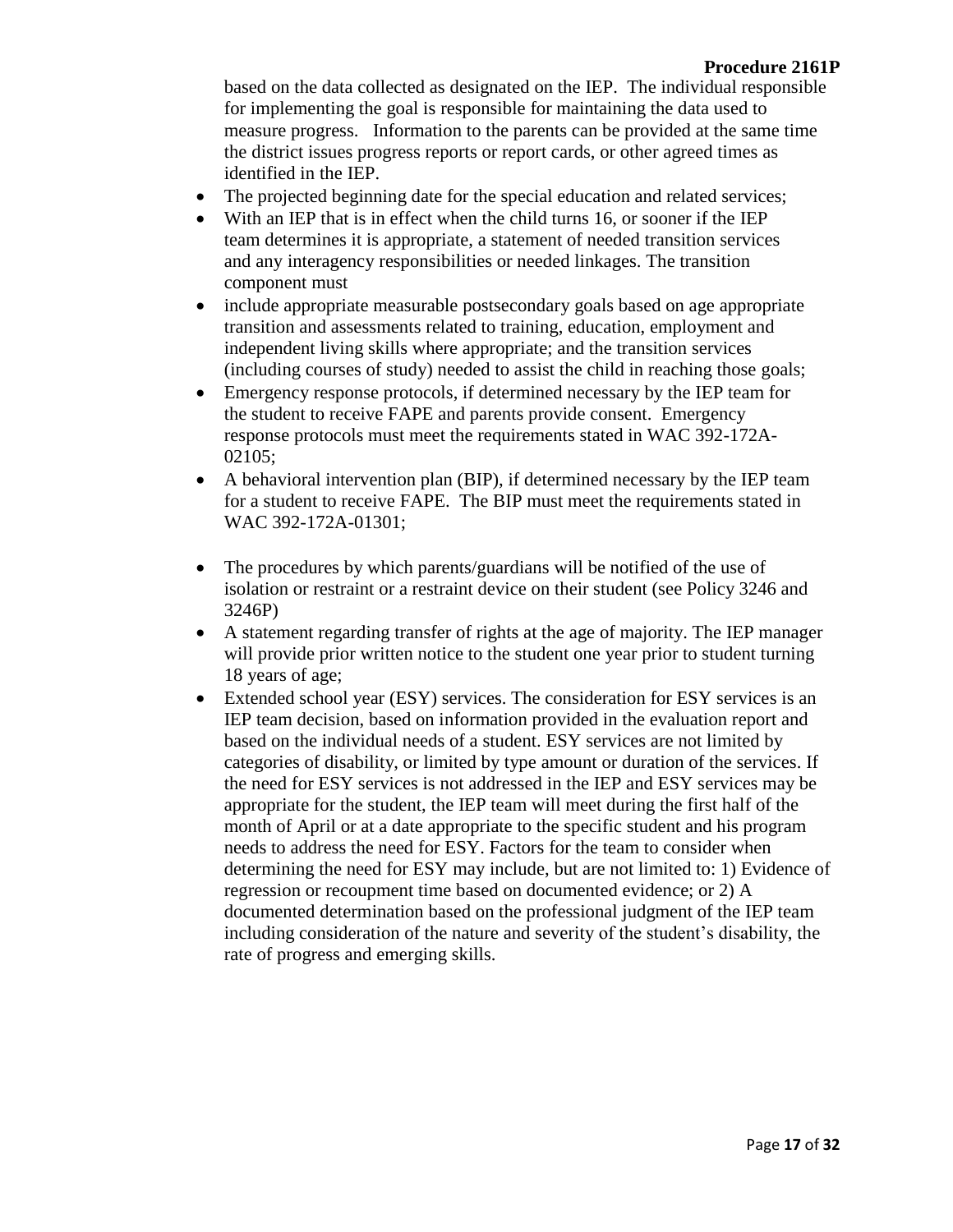### **3. Use of isolation, restraint and restraint devices:**

- **Definitions**
	- o **Imminent:** The state or condition of being likely to occur at any moment or near at hand, rather than distant or remote.
	- o **Isolation:** Restricting a student alone within a room or any other form of enclosure, from which the student may not leave. It does not include a student's voluntary use of a quiet space for self-calming, or temporary removal of a student from his or her regular instructional area to an unlocked area for purposes of carrying out an appropriate positive behavior intervention plan.
- **Likelihood of serious harm:** A substantial risk that physical harm will be inflicted by a student:
	- o upon his or her own person, as evidenced by threats or attempts to commit suicide or inflict physical harm on oneself;
	- o upon another, as evidenced by behavior that has caused such harm or that places another person or persons in reasonable fear of sustaining such harm;
	- o upon the property of others, as evidenced by behavior that has caused substantial loss or damage to the property of others; or
	- o after the student has threatened the physical safety of another and has history of one or more violent acts.
- **Positive behavioral intervention:** Strategies and instruction that can be implemented in a strategic manner in order to provide alternatives to challenging behaviors, reinforce desired behaviors, and reduce or eliminate the frequency and severity of challenging behaviors. Positive behavioral interventions include the consideration of environmental factors that may trigger challenging behaviors and teaching a student the skills to manage his or her own behavior.
- **Restraint:** Physical intervention or force used to control a student, including the use of a restraint device. It does not include appropriate use of a prescribed medical, orthopedic or therapeutic device when used as intended, such as to achieve proper body position, balance or alignment or to permit a student to safely participate in activities.
- **Restraint device:** A device used to assist in controlling a student, including, but not limited to, metal handcuffs, plastic ties, ankle restraints, leather cuffs, other hospital-type restraints, pepper spray, tasers, or batons. Restraint device does not mean a seat harness used to safely transport students. This definition is consistent with RCW 28A.600.485(1)(c), and is not intended to endorse or encourage the use of such devices or techniques with district students.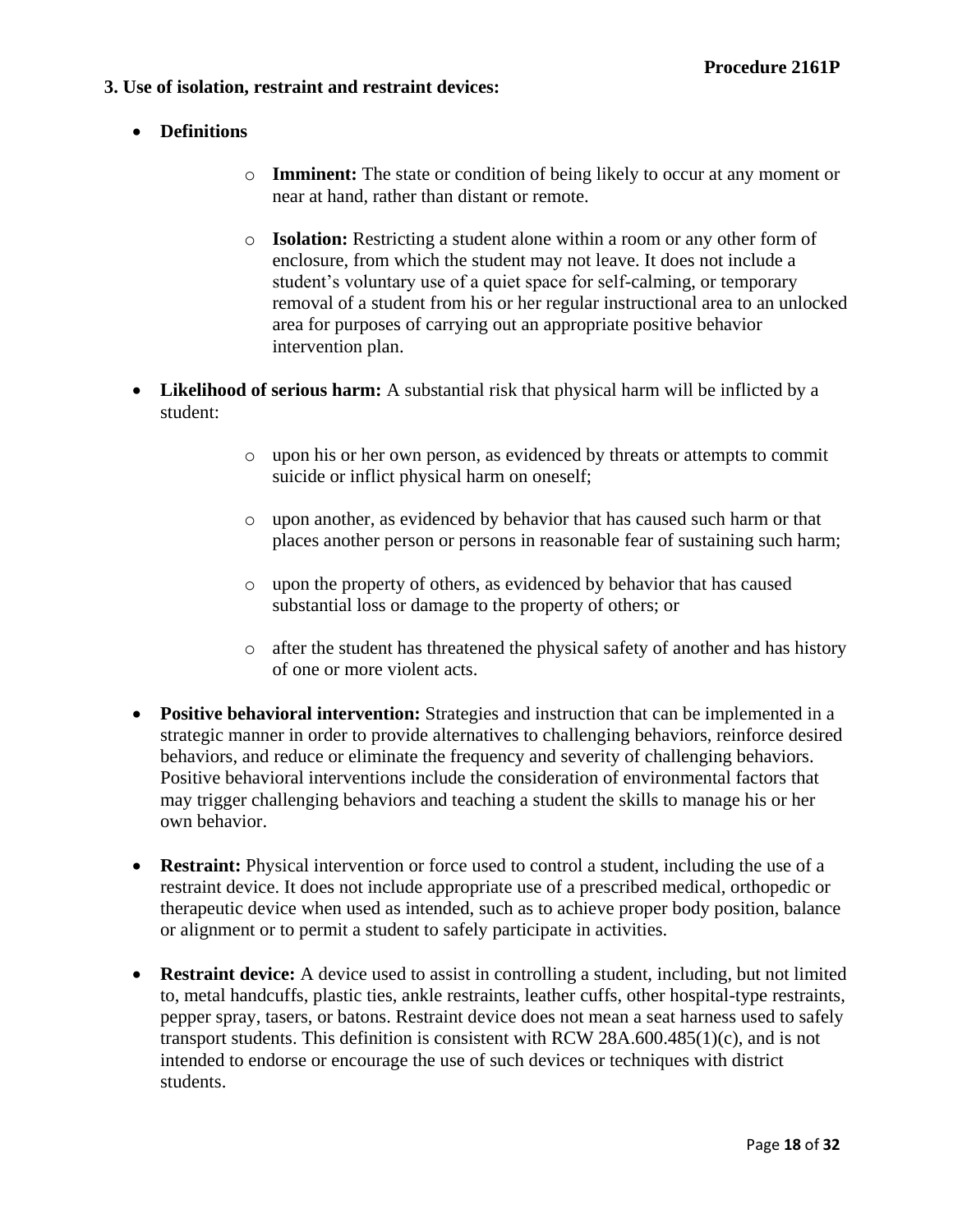### **Practices presumed to be unreasonable when correcting or restraining any student under the age of 18:**

Under RCW 9A.16.100, the following is a non-exclusive list of acts that are presumed unreasonable when correcting or restraining a child:

- o throwing, kicking, burning, or cutting a child;
- o striking a child with a closed fist;
- o shaking a child under the age of three:
- o interfering with a child's breathing;
- o threatening a child with a deadly weapon; or
- o doing any other act that is likely to cause bodily harm to a student greater than transient pain or minor temporary marks.

This non-exclusive list should not be read so as to imply that another, unlisted form of correction or restraint is permissible. Whether or not an unlisted use of force or restraint is presumptively permissible depends upon a balanced consideration of all relevant state laws and regulations, and whether the use is reasonable under the totality of the circumstances.

### **Conditions specific to use of isolation:**

- o The isolation must be discontinued as soon as the likelihood of serious harm has dissipated;
- o The enclosure will be ventilated, lighted and temperature controlled from inside or outside for purposes of human occupancy.
- o The isolation enclosure will permit continuous visual monitoring of the student from outside the enclosure.
- o An adult responsible for supervising the student will remain in visual or auditory range of the student at all times.
- o Either the student shall be capable of releasing himself or herself from the enclosure, or the student shall continuously remain within view of an adult responsible for supervising the student.
- o Any staff member or other adults using isolation must be trained and certified by a qualified provider in the use of isolation, unless trained personnel are not immediately available due to the unforeseeable nature of the emergency.
- **Conditions specific to use of restraint and restraint devices:**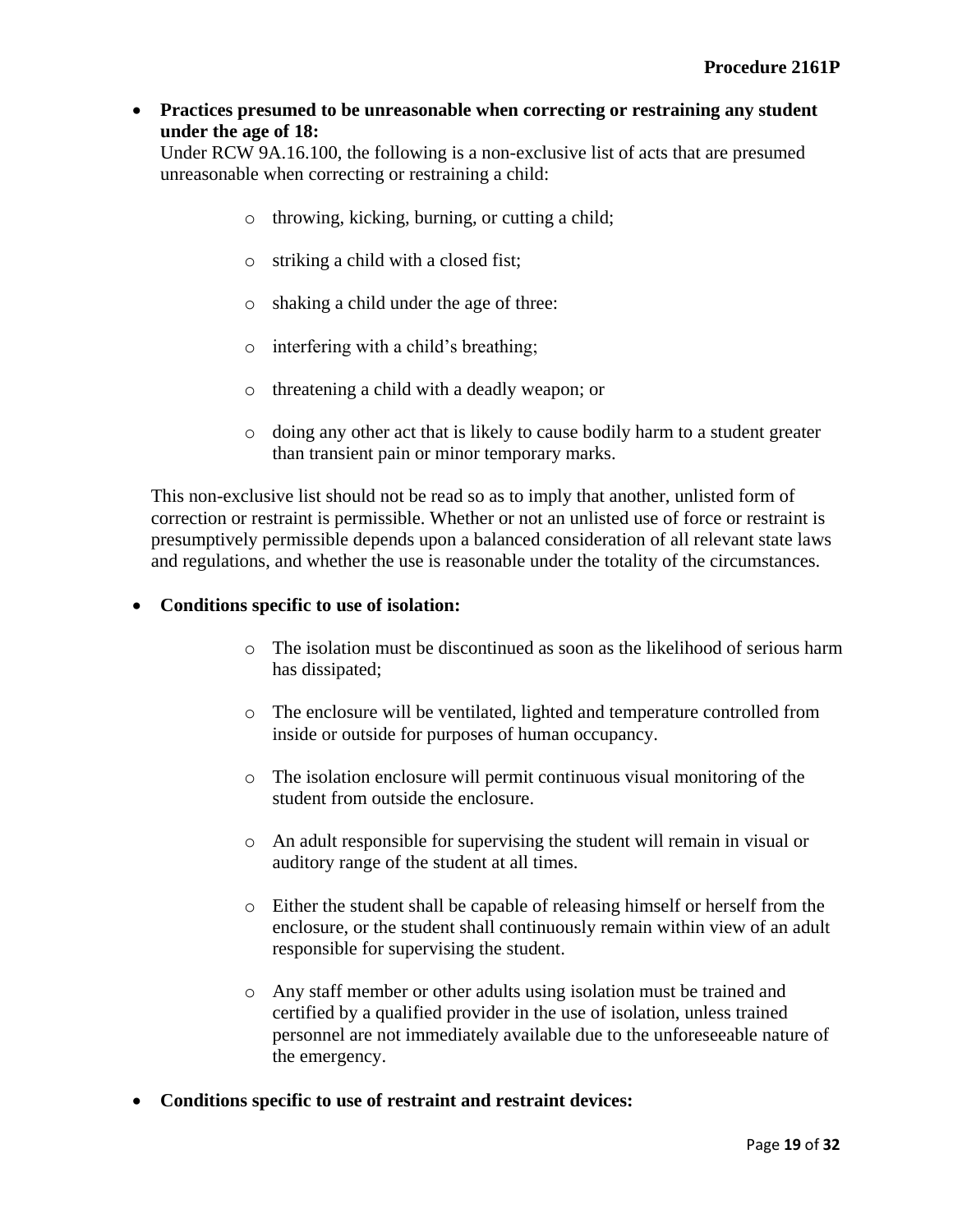- o The use of restraint or a restraint device must be discontinued as soon as the likelihood of serious harm has dissipated;
- o The restraint or restraint device will not interfere with the student's breathing;
- o Any staff member or other adults using restraint or restraint devices must be trained and certified by a qualified provider in the use of such restraint or restraint devices, unless trained personnel are not immediately available due to the unforeseeable nature of the emergency.
- o In the case of a restraint device, either the student will be capable of releasing himself or herself from the restraint device or the student shall continuously remain within view of an adult responsible for supervising the student.
- **Prohibited practices involving restraint, use of force, and discipline:** The following practices are prohibited with students eligible for special education services:
	- o District personnel are prohibited from using aversive interventions;
	- o District personnel are prohibited from physically restraining or isolating a student, except when the student's behavior poses an imminent likelihood of serious harm as defined above;
	- o No student may be stimulated by contact with electric current, including, but not limited to, Tasers;
	- o A student may not be denied or subjected to an unreasonable delay in the provision of food or liquid as a form of punishment;
	- o A student may not be the recipient of force or restraint that is either unreasonable under the circumstances or deemed to be an unreasonable form of corporal punishment as a matter of state law (see above, for example, for a list of practices presumed to be unreasonable when used in correcting or restraining a child);
	- o A student must not be denied or subjected to an unreasonable delay in the provision of common hygiene care;
	- o A student must not be denied or subjected to an unreasonable delay in the provision of medication;
	- o A student may not be excluded from his or her regular instructional or service area and isolated within a room or any other form of enclosure, except under the conditions set forth in WAC 392-172A-02110;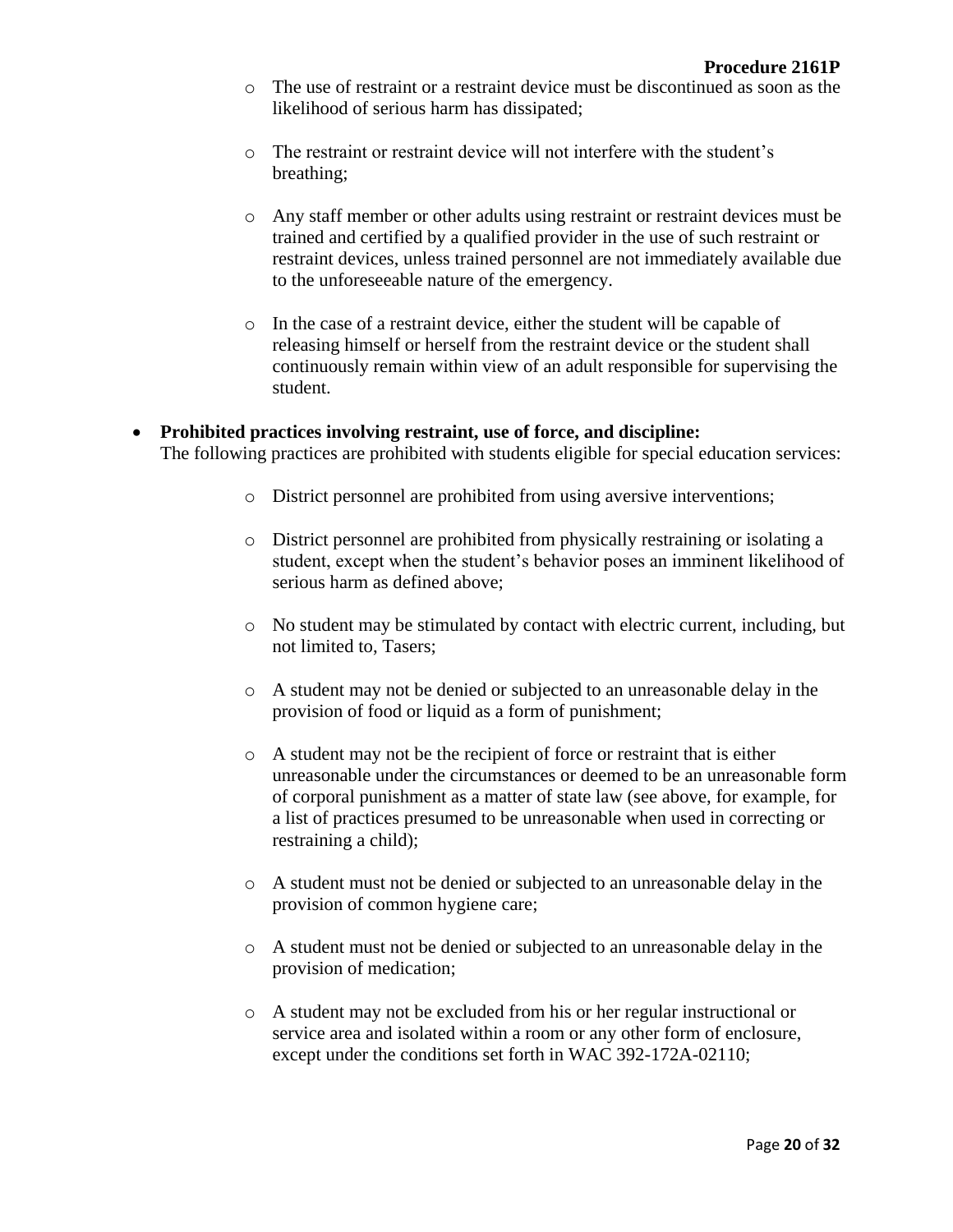- o A student must not be forced to listen to noise or sound that the student finds painful;
- o A student must not be forced to smell or be sprayed in the face with a noxious or potentially harmful substance;
- o A student must not be forced to taste or ingest a substance which is not commonly consumed or which is not commonly consumed in its existing form or concentration;
- o A student's head must not be partially or wholly submerged in water or any other liquid.
- o A student must not be physically restrained or immobilized by binding or otherwise attaching the student's limbs together or by binding or otherwise attaching any part of the student's body to an object, except under the conditions set forth in WAC 392-172A.02110.

### **Documentation and Reporting Requirements**

Districts must follow the documentation and reporting requirements for any use of isolation, restraint, or a restraint device consistent with RCW 28A.600.485 and the parental notification requirement of RCW 28A.155.210. See Policy and Procedure 3246.

#### **P. Transfer Students**

Students who transfer from one district to another within the state continue to be eligible for special education and any necessary related services. When an eligible student transfers into the District, the building principal will notify the special education department. The special education department and principal in consultation with parents will review the student's IEP to ensure the District provides services comparable to those in the previous IEP until the District adopts the previous IEP or develops, adopts and implements a new IEP.

When a student, who was identified as eligible for special education transfers from out of state into the District, the building principal will notify the special education department as soon as possible. The special education administrator or designee will review the evaluation, eligibility documentation and IEP to determine whether or not the student meets state eligibility criteria. If the student meets the state eligibility criteria, the District will follow the procedures described in the previous paragraph to provide comparable services until the District develops an IEP for the student. If the student needs to be evaluated to determine eligibility in this state, the case manager will notify the parents, obtain consent and evaluate the student for eligibility within 35 school days of receipt of the parent's consent. The District, in consultation with the parents, will continue to provide special education services comparable to the services on the student's IEP, pending the results of the initial evaluation.

The District must take reasonable steps to promptly obtain records, including IEP supporting documents and any other records related to special education or related services from the previous school. The IEP case manager is responsible for obtaining records and ensuring followup if the records are not provided.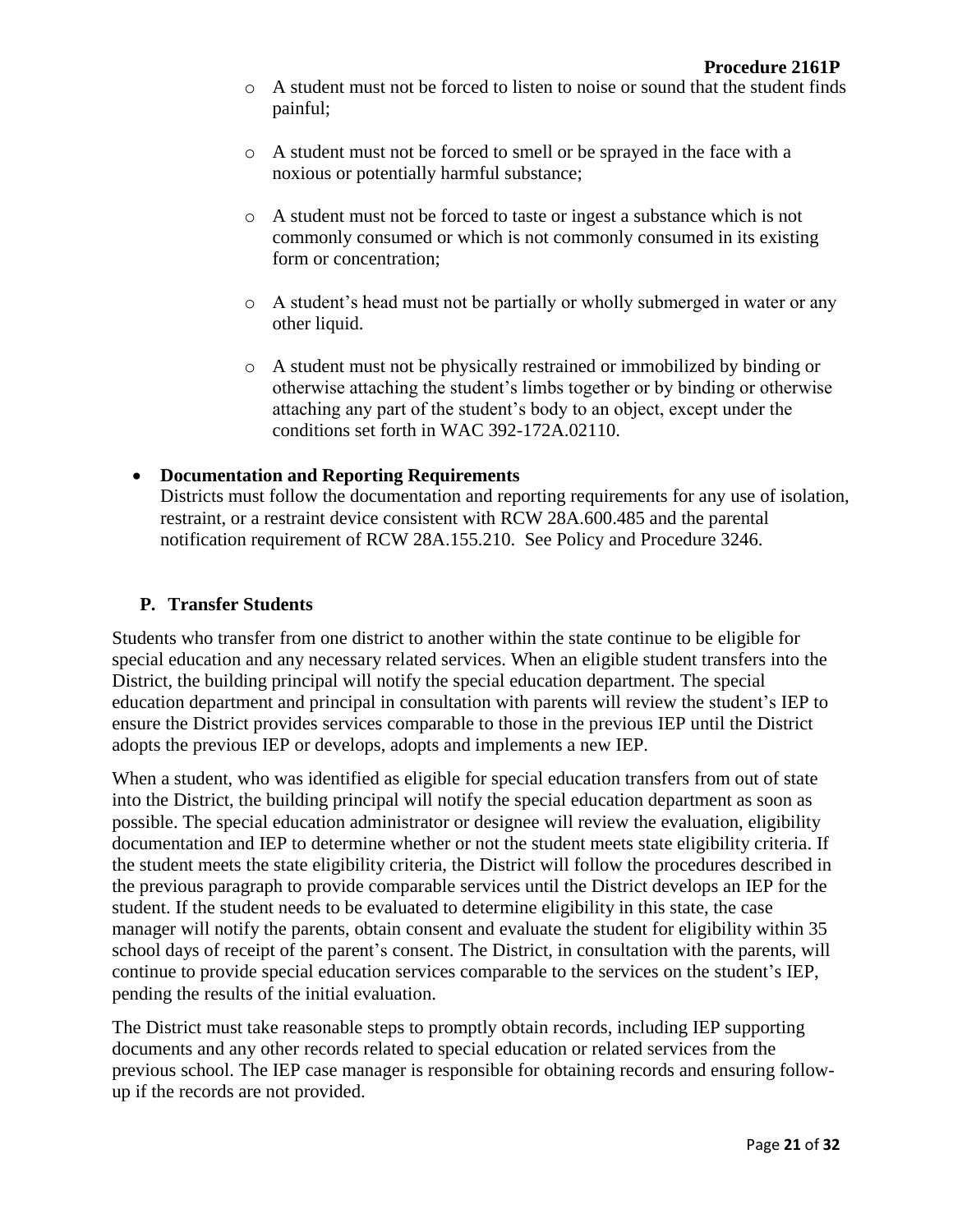### **Q. Placement**

No student may receive special education and related services without being determined eligible for services, and thus the evaluation process and IEP development precedes the determination of the special education placement. When a student has been evaluated and the evaluation group and parent have determined student eligibility and the need for special education and related services, programming decisions must occur. These decisions are made on the basis of information generated through the evaluation and IEP processes. The actual program is considered within the context of least restrictive environment (LRE) and the continuum of placement alternatives (reviewed below). When determining initial eligibility for special education, including determination of the appropriate placement, the parent or adult student must provide written consent for services before the student receives special education services. If the parents do not consent to the provision of special education and related services, the District will not provide special education services to the student. The District will notify the parents that the student is eligible for services and that the District is willing to provide the services when the parent provides written consent. The notification will also inform parents that the District has no FAPE obligation to the student when parents refuse to provide consent.

When program decisions are addressed by the IEP team, proper consideration must be given to the LRE. Within the educational setting, the student should be placed, whenever possible:

- In the school the disabled student would normally attend; and,
- With non-disabled students in the general educational setting to the maximum extent possible.

Special classes, separate schools or removal of students with disabilities from the general education environment occurs only when the nature or severity of the disability is such that education in the general education classroom with use of supplementary aids and services cannot be satisfactorily achieved.

If the IEP team believes that the student will not be successful within the general education classroom, the team will consider:

- The educational benefits of full-time placement in a regular classroom;
- The non-academic benefits of such a placement;
- The effect the student will have on the teacher and other students in the regular classroom; and
- The costs of placing the student in the regular classroom.

The degree to which the student is to be integrated into the general classroom setting is dependent upon the identified needs of the student. This placement is to occur unless the nature of the needs are so severe that this cannot be satisfactorily achieved, even with supplementary aids and services. If the placement is in another building, the appropriate educational placement will be as close to the student's home as reasonably possible.

Within the nonacademic setting, students will be provided nonacademic and extracurricular activities with non-disabled students. Opportunities available within the school District may include, but are not limited to, the following: counseling services, athletics, transportation, special interest groups and clubs sponsored by the District or other public agency, recreational activities, referrals to agencies that provide assistance to individuals with disabilities and employment of students, and health services. Limits on nonparticipation or conditions of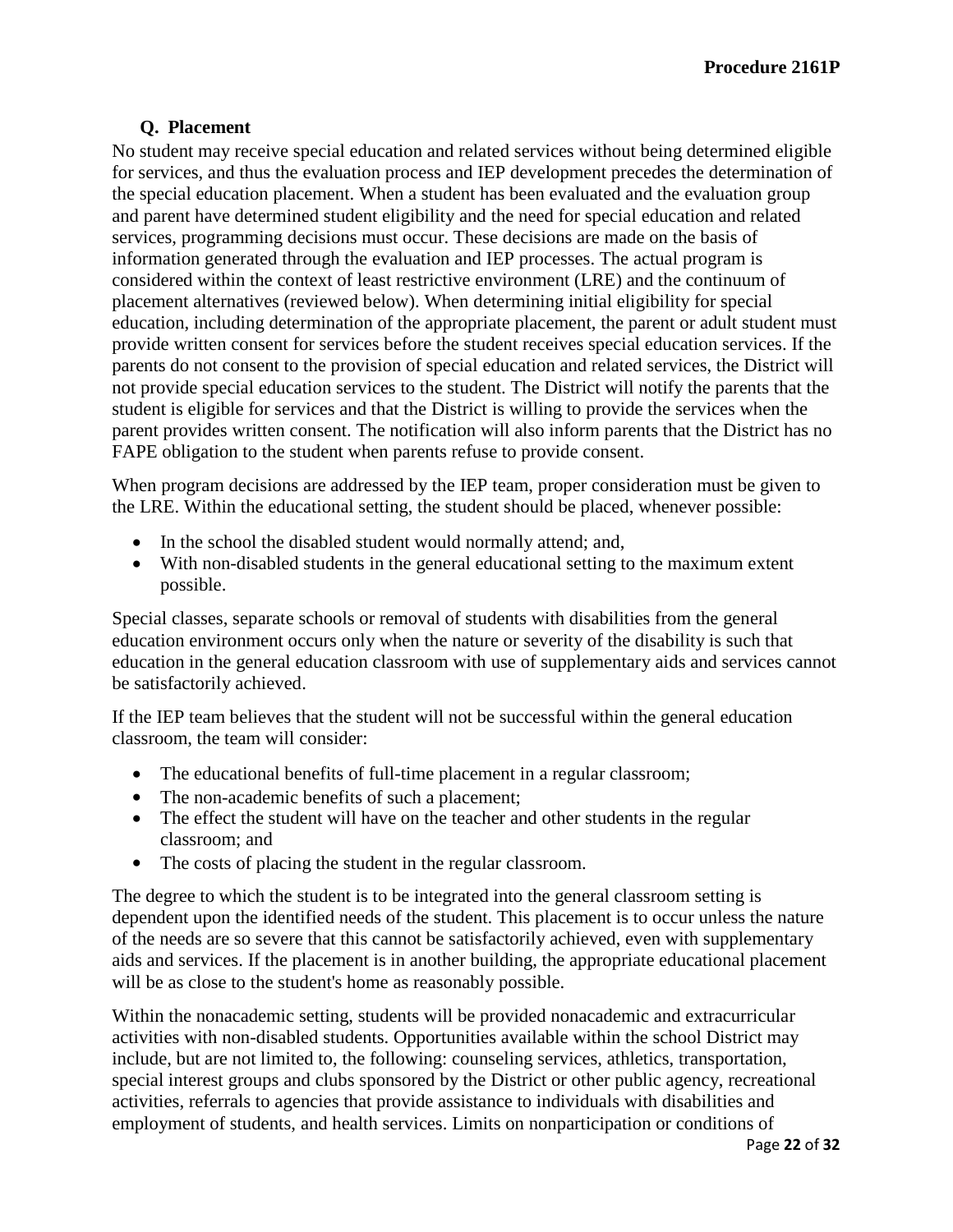participation in appropriate extracurricular or nonacademic activities must be designated in the IEP.

The District will also make opportunities available for students eligible for special education to participate, when appropriate to their needs, with non-disabled students in the District's art, music, physical education, technology and occupational education, industrial arts, tutorial period, computer, consumer classes and family and consumer science classes.

Within the District, a continuum of alternative placement options exist spanning general education class, resource rooms, self-contained classroom settings, Cascade Programs, one-onone instruction in a separate setting, and home-bound and out-of-district services at other public or private agencies. These options are intended to address the individual needs of students and they are considered according to the following process:

- The placement of each student with a disability will be determined annually, or sooner if appropriate, by the IEP team.
- The appropriateness of placement options will be based upon various decisions including:
- Data-based judgments in IEP development in consideration of LRE options and evaluation information;
- The reasonable probability of the placement option(s) assisting the student to attain annual goals and objectives and the quality of services needed; and
- The consideration of potentially harmful effects upon the student or on the quality of services needed.

Placement options along the continuum must include alternative placement options identified in the definition of special education and make provisions for supplementary services such as resource room or itinerant instruction to be provided in concert with the general education placement.

# **R. Students Unilaterally Enrolled in Private Schools by Parents**

On October 30<sup>th</sup> each year, the District shall conduct an annual count of the number of private elementary and secondary school students eligible for special education who are unilaterally enrolled by their parents in a private school located within District boundaries. The District's special education department staff shall have timely and meaningful consultation with appropriate representatives of private schools and representatives of parents of private school students and make determinations about who will receive services and what services will be provided. The purpose of the child count is to determine the proportionate amount that the District must spend on providing special education and related services, including transportation, to private elementary or secondary school students in the next fiscal year.

The District is required to spend a proportionate amount of federal special education Part B and Section 619 funds to provide special education and related services to private elementary school students. In order to determine which students will receive services, what services will be provided, how and where the services will be provided, and how services provided will be evaluated, the District shall consult with appropriate representatives and parents of private school students. The District shall make the final decision with respect to services to be provided to eligible private school students. A letter will be sent by the District to each private school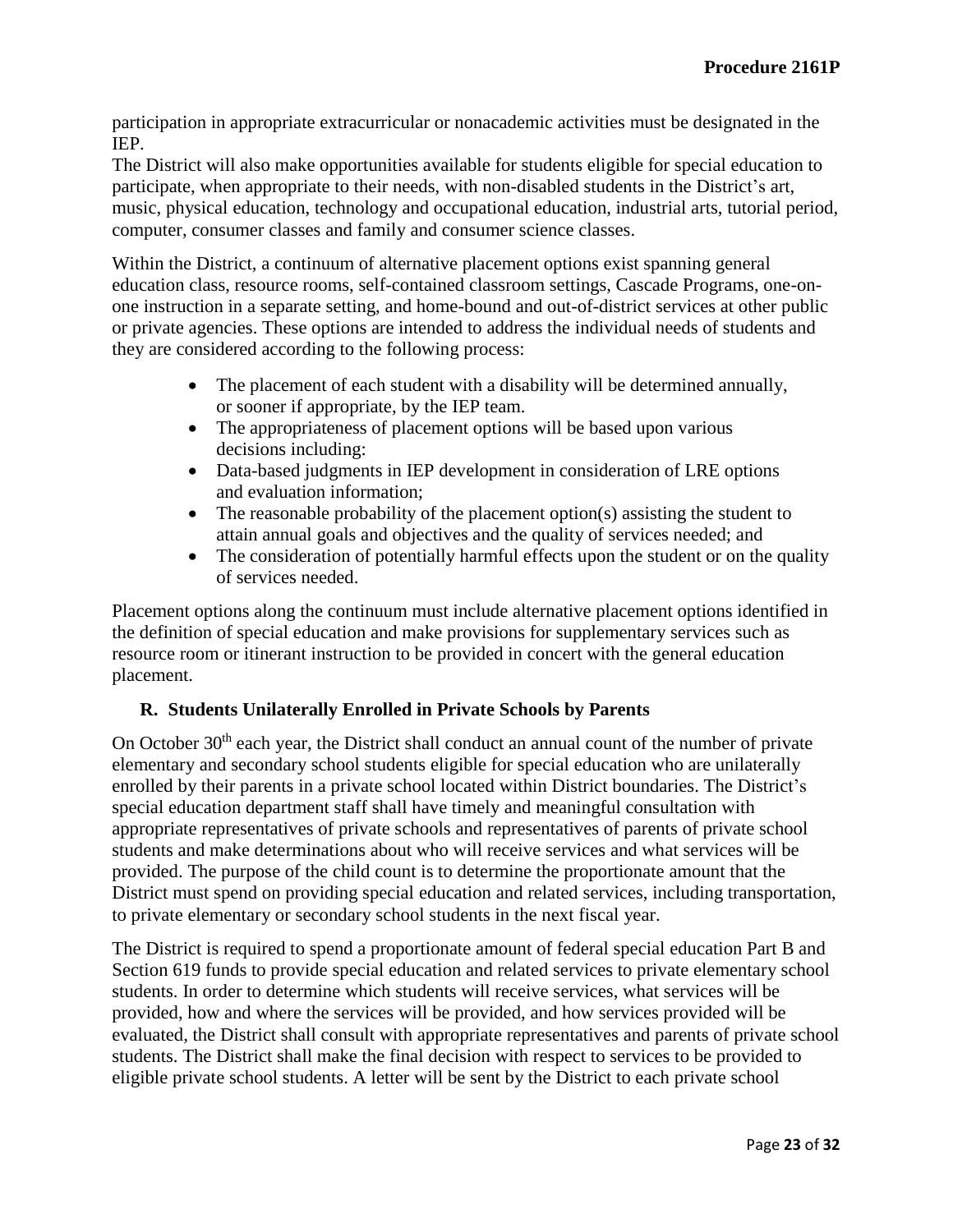operating in the District, that describes how to identify students, which students will receive services, what services will be provided, how and where services will be provided, and how services will be evaluated. Follow-up telephone and/or electronic contacts will be made as needed to gather or confirm information. A meeting will be held yearly.

A special education administrator will be responsible for private school involvement and service plan development. A private school student has no individual entitlement to any service or amount of service (s) he would have received if enrolled in a public school to receive FAPE. However, for each private school student receiving special education or related services, the District shall initiate and conduct meetings to develop, review and revise a services plan describing the specific special education and related services that the District will provide. The services plan must: (1) meet IEP content requirements as appropriate; and (2) be developed, reviewed, implemented and revised annually consistent with the requirements for IEP review. The District shall make every effort to include a representative from the private school at each meeting. If the private school representative is not able to attend, the District shall use other methods, including individual or conference telephone calls, to assure the representative's participation.

Private school students may receive a different amount of services than special education students in public schools. However, the services provided to special education private school students will be provided by personnel meeting the same standards as personnel providing the services in the District.

District personnel may be made available to private schools only to the extent necessary to provide the services required, if those services are not normally provided by the private school. Services shall not include payment of private school teachers' or other employees' salaries.

Equipment and/or supplies may be placed on private school premises for the period of time necessary for the services plan program, but the District shall retain and exercise title and administrative control of said equipment/supplies. The District shall keep records and make an accounting assuring that said equipment/supplies is/are used solely for the services plan program. Said equipment/supplies shall be removed if necessary to avoid its/their use for other purposes or if no longer needed for the services plan program. No District funds shall be used for repairs, minor remodeling or construction of private school facilities.

The District shall provide services to students in private schools subject to sectarian control or influence in a manner that: (1) maintains physical and administrative separation between the private and public school programs; and (2) does not benefit the private school at public expense.

### **S. Procedural Safeguards**

### **1. Consent**

The District will obtain informed, written parental consent before:

- Conducting an initial evaluation;
- Providing initial special education and related services to a student; and
- Conducting a reevaluation if the reevaluation includes administration of additional assessments.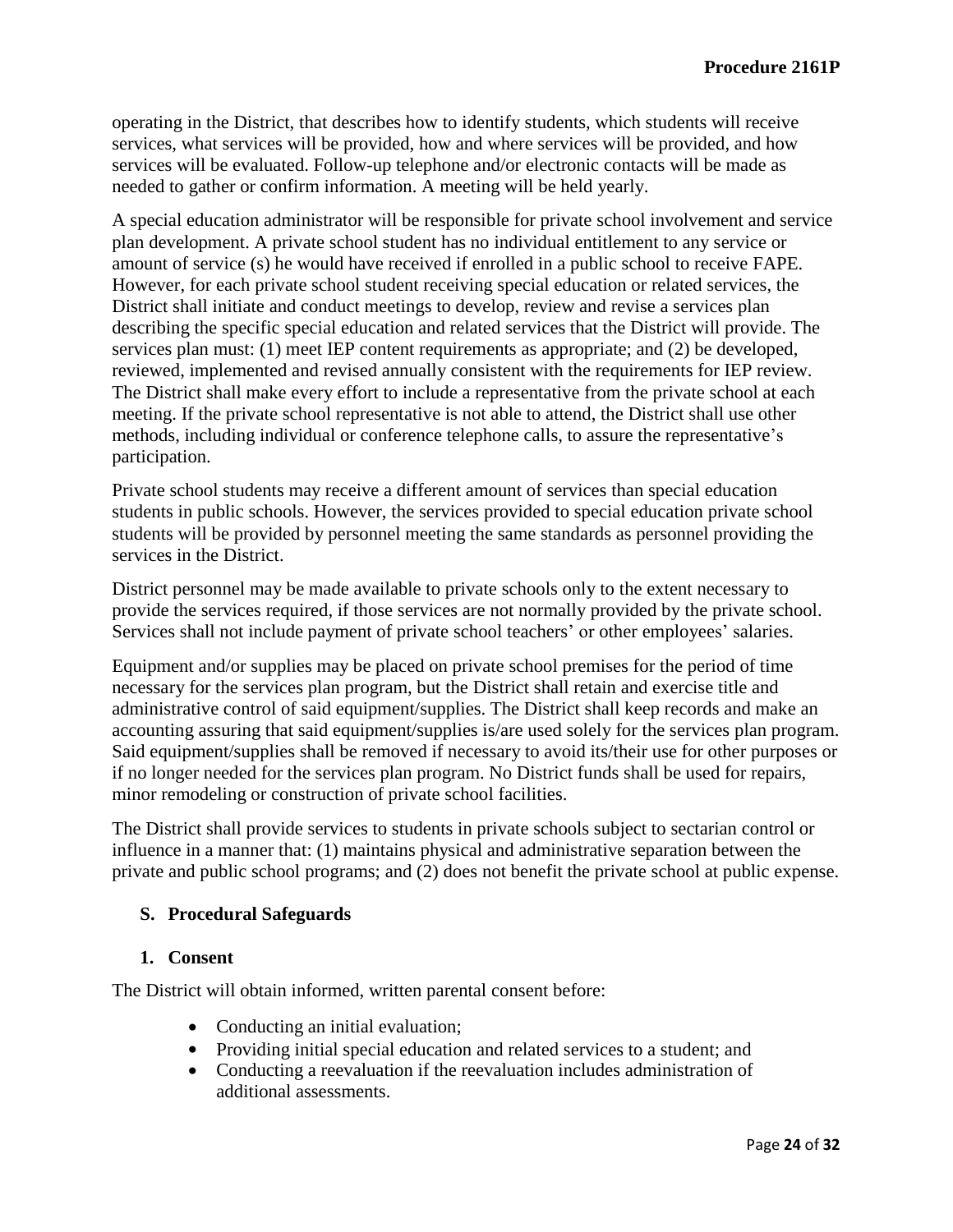Parental consent is not required to review existing data as part of an evaluation or reevaluation, or to administer a test or other evaluation that is administered to all students unless consent is required of all students' parents.

Informed consent means that the parent or adult student:

- Has been fully informed of all information that is relevant to the activity for which the District is asking consent, and that the information is provided in his or her native language or other mode of communication;
- Understands and agrees in writing to the activity for which consent is sought and the consent describes the activity and lists any records which will be released and to whom; and
- Understands that the granting of consent is voluntary and may be revoked at any time. If consent is revoked, the revocation does not negate an action that has occurred after the consent was given and before the consent was revoked.

The District may not use a parent's refusal to consent to one service or activity to deny the parent or child any other service, benefit or activity of the District.

If the District is unable to obtain a parent's consent, the District may use mediation procedures to obtain a parent's consent or request a due process hearing asking the administrative law judge to override the parent's refusal to consent to an evaluation or reevaluation. The District may not request a due process hearing to override a parent's refusal to consent to initial special education services. The District may not use mediation or due process procedures to override a parent's refusal to consent to an evaluation or reevaluation if the student is homeschooled or enrolled in a private school.

# **2. Revocation of Consent**

Parents may revoke consent for the continued receipt of special education and related services by providing the District with written notice of their revocation of consent. If parents revoke consent, the staff member receiving the written notice of revocation of consent will forward the notice to the special education supervisor.

Upon receipt of the written notice of revocation of consent, the special education supervisor will provide prior written notice for a reasonable time before the District stops providing services. The notice will include information about the effect of the revocation and will inform the parent of the date the district will stop providing special education and related services.

Discontinuation of special education and related services in response to the parent's written revocation will not be in violation of FAPE and eliminates the district's requirement to convene an IEP meeting or develop an IEP. However, the district does have a continuing Child Find duty, and staff will follow referral procedures if they believe the student should be referred for special education. In addition, parents may request that the district conduct an initial evaluation for eligibility for special education services after they have revoked consent for continued services.

# **3. Notice of Procedural Safeguards**

In addition to protections provided to parents of eligible students, parents also have procedural safeguard protections when a student's identification, evaluation or placement is at issue. The school district shall provide a copy of the procedural safeguards notice to the parents and adult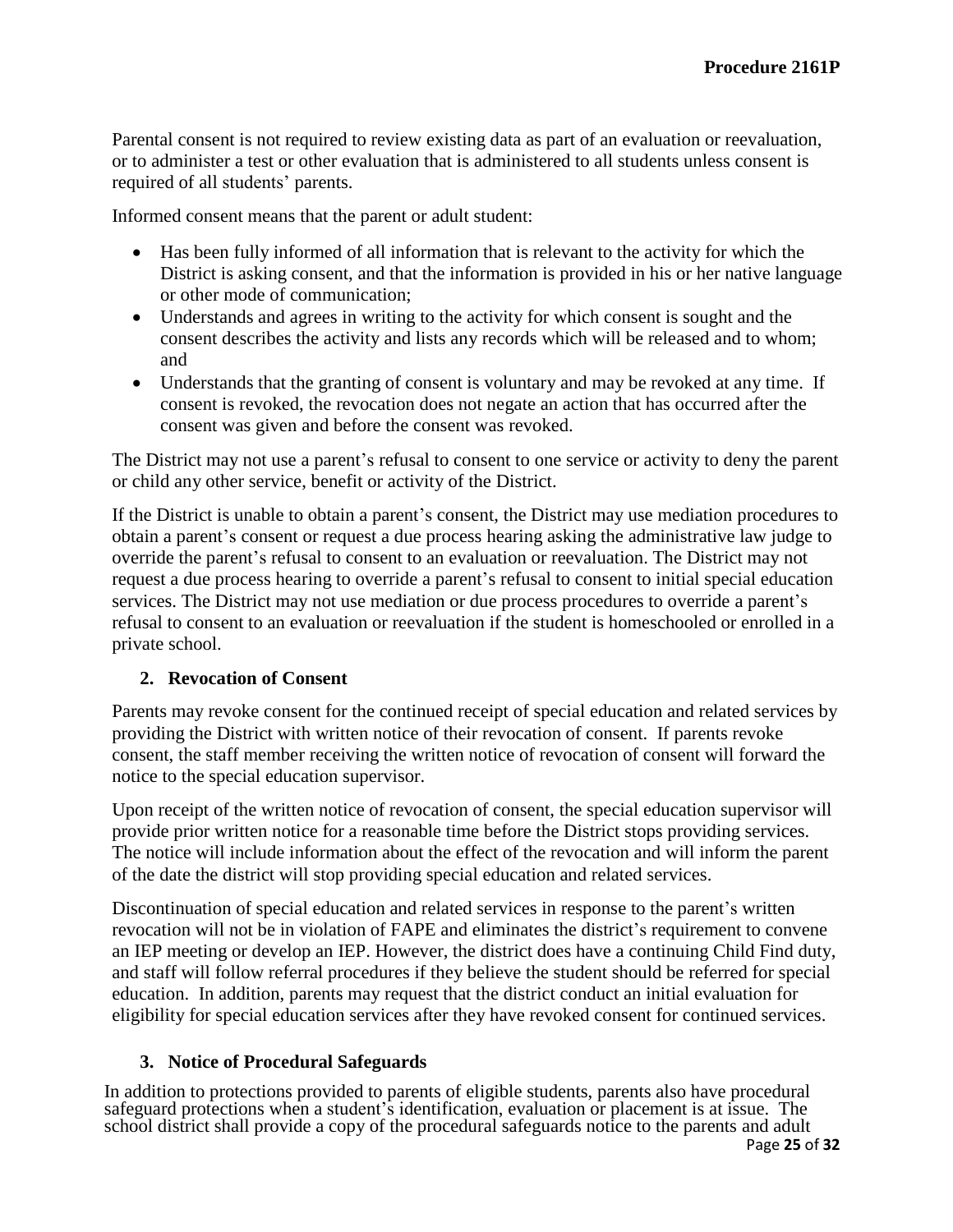students one time a year and:

- Upon initial referral or parent request for evaluation;
- Upon receipt of the parent's first state complaint and first request for due process hearing in a school year; Upon a disciplinary action that will result in a disciplinary change of placement; and
- Upon request by the parent.

The procedural safeguard notice used by the District includes a full explanation of all the procedural safeguards relating to independent educational evaluation, prior written notice, parental consent, access to educational records, discipline procedures for students who are subject to placement in an interim alternative educational setting, requirements for unilateral placement by parents of children in private schools at public expense, state complaint procedures, mediation, the child's placement during pendency of due process proceedings including requirements for disclosure of evidence, due process hearings, civil actions and attorney's fees. Copies of the District's special education procedural safeguards are available at the student's school, from the District's special education department, and on the District's website.

### **4. Prior Written Notice**

Prior written notices are provided to parents when a district makes a decision relating to a student's identification, evaluation, placement or provision of a FAPE. Prior written notices document the decisions made by the IEP teams and evaluation group.

The District will provide prior written notice to the parent whenever the District proposes or refuses to initiate or change the identification, evaluation, educational placement or provision of a FAPE to the student or whenever the parent revokes consent in writing for the continued provision of special education and related services.

The prior written notice will include:

- A statement that the parents of a special education student have procedural safeguard protections and if a copy of the procedural safeguards do not accompany the notice, a statement that describes how a copy of the statement of procedural safeguards may be obtained;
- A description of the action proposed or refused by the District;
- An explanation of why the District proposes or refuses to take the action and a description of other options that the District considered and the reasons why the options were rejected;
- A description of any other factors which are relevant to the District's proposal or refusal;
- A description of each evaluation procedure, test, record or report the District used as a basis for the proposal or refusal;
- A description of any evaluation procedures the District proposes to conduct and sources for parents to contact to obtain assistance in understanding the procedural safeguards provision of this chapter.

Prior written notice and the notice of procedural safeguards must be provided in the native language of the parent or other mode of communication used by the parent unless it is clearly not feasible to do so. If the native language or other mode of communication of the parent is not a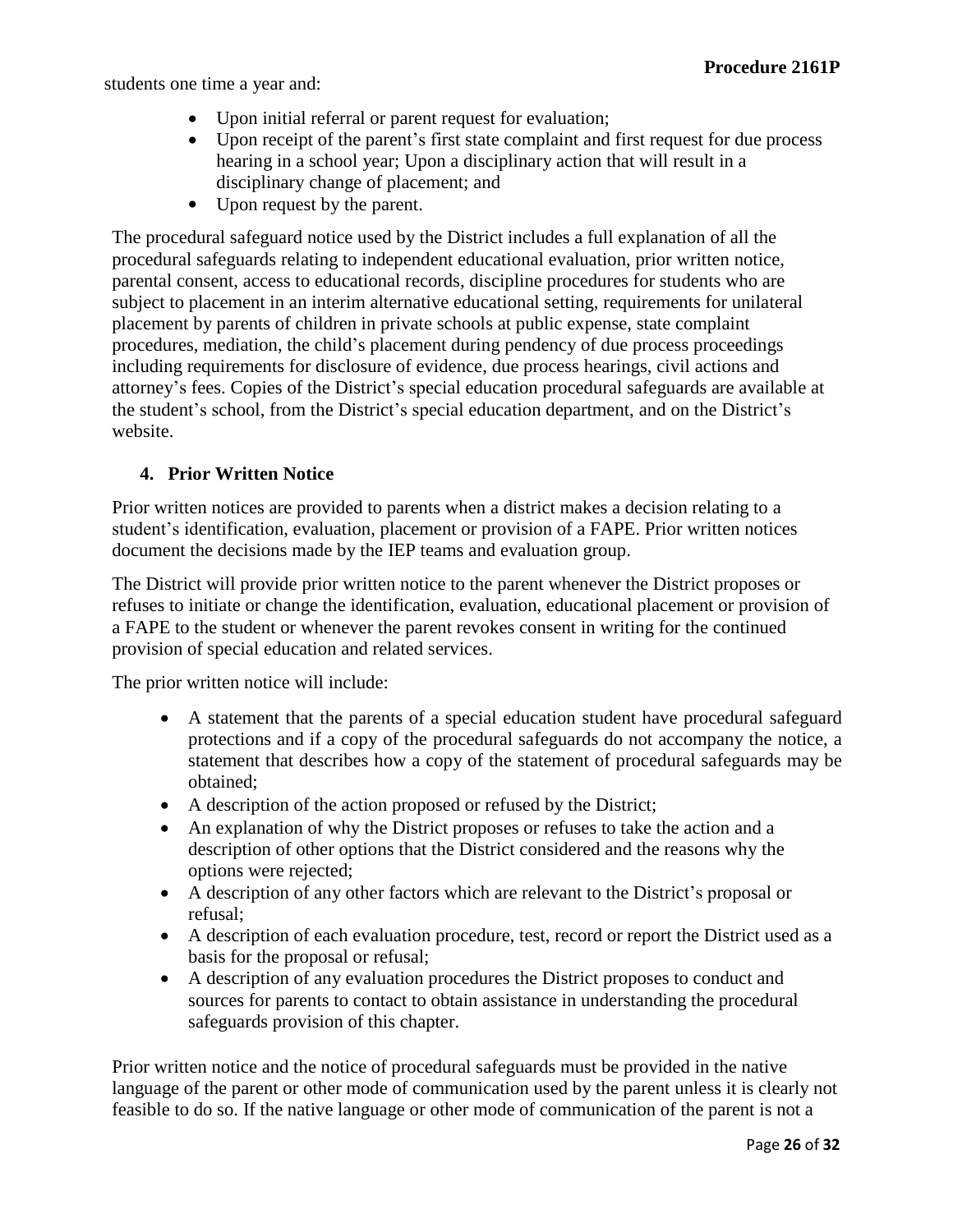written language, the District will take steps to ensure that the notice is translated orally or by other means to the parent. This may involve:

- Arranging for an interpreter if English is not the native language of the parent or if the parent has a hearing impairment; or
- Providing notice orally if the written language is not a native language.

The District will document in writing how this information was provided and that the parent understands the content of the notice. IEP case manager is responsible for sending prior written notices after evaluation, eligibility, and IEP team and placement decisions.

# **T. Transfer of Educational Rights to an Adult Student**

When a student eligible for special education reaches the age of 18, all educational rights under Part B of the IDEA, previously exercised by the parent, transfer to the student, unless the student is determined incapacitated in a guardianship proceeding. Students age 18 or older who have not been determined incapacitated under Chapter 11.88 RCW may be certified as unable to provide informed consent or to make educational decisions and have an educational representative

Appointed for them pursuant WAC 392-172A-05135. Students age 18 or older may also authorize another adult to make educational decisions on their behalf.

When the student turns 18, the District will notify the parent and student that the educational rights have transferred to the student and will send any required notices to both the parent and the adult student.

At an IEP meeting occurring one year before the student turns 18, the District will inform the parents and the student that educational rights will transfer to the student and the District will inform the student about those educational rights. This information will be documented on the IEP.

# **U. Appointment of an Educational Representative**

A student over the age of eighteen is presumed to be capable of making educational decisions and able to provide informed consent unless he or she is determined to be "incapacitated" through a legal guardianship proceeding. If a parent, another interested party, or the district believes that a student over the age of eighteen is unable to provide informed consent or to make educational decisions, and the student does not have a legal guardian, the parent or other interested party may ask the district to and appoint an educational representative. This determination will only be made if two separate professionals, as defined by WAC 392-172A- $0.05135(5)(a)$ , state that they conducted an examination and interviewed the student, and concluded the student is incapable of providing informed consent. The district will inform the student of the decision and appoint either, the spouse, the student's parents, another adult or a surrogate educational representative to represent the student. The appointment of the educational representative will continue for one year.

The student or other adult may challenge the certification at any time. If a challenge occurs, the district will not rely on the education representative, until the representative is recertified.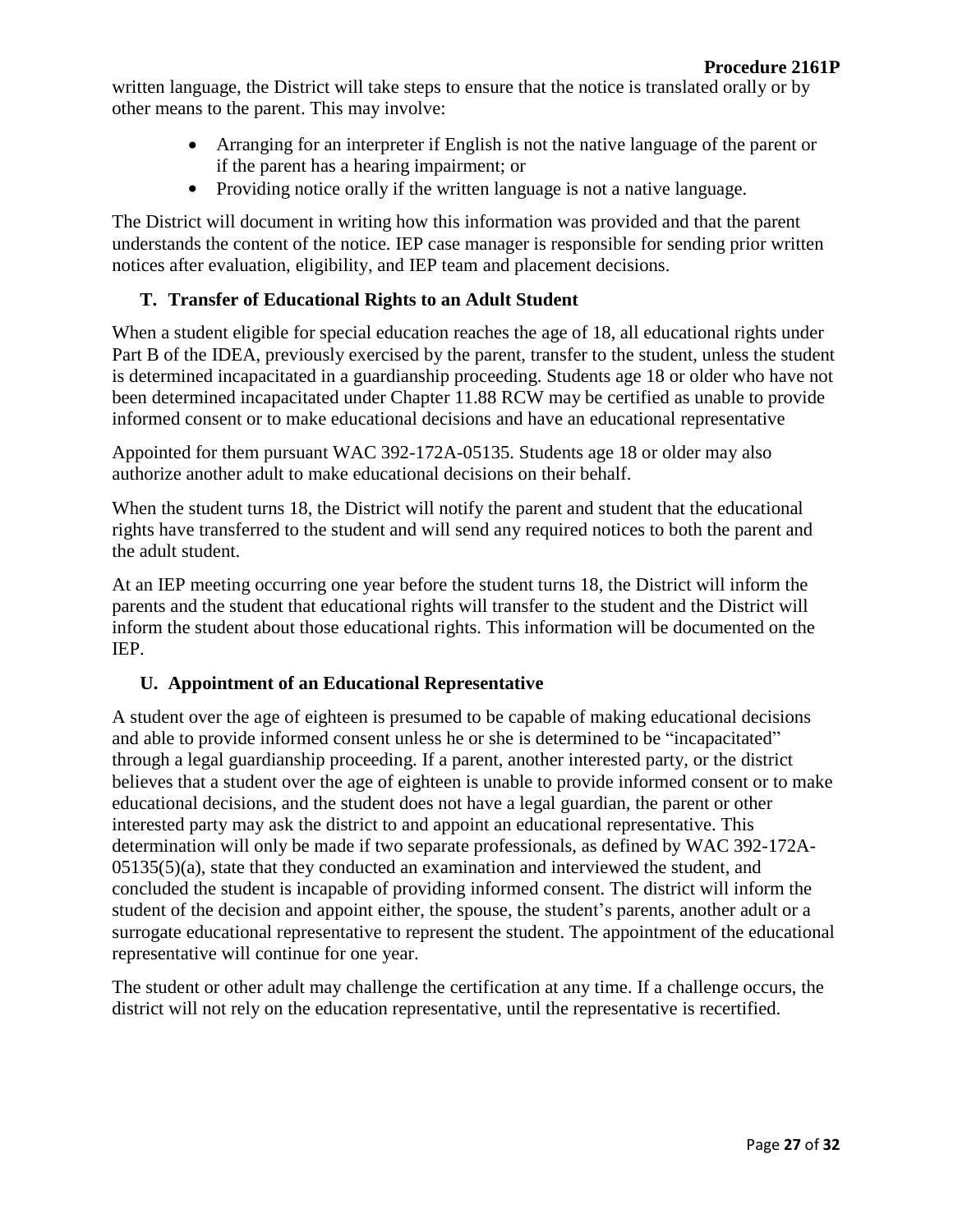## **V. Confidentiality and Records Management**

The District Superintendent expects all staff to be responsible for maintaining the confidentiality of personally identifiable student information pertaining to special education and all other students. The Executive Director has primary responsibility for the proper maintenance and confidentiality of all student records. The special education department will maintain, for public inspection, a current list of the names and positions of District employees who have access to personally identifiable information of special education students. The District will provide parent and adult students, upon request, a list of the types and locations of educational records collected, maintained or used by the District.

The District will provide instruction at least annually and reminders to all employees of their obligation to protect the confidentiality of personally identifiable student information. Newly hired certificated staff will receive specific instruction and training. The training will address the protections outlined in WAC 392-172A, state law and federal regulations implementing the Family Educational Rights and Privacy Act, FERPA, (34 CFR Part 99). In addition follow-up training and reminders are provided whenever specific situations require.

In accordance with District Policy 3231and upon request, the parent(s) of a special education student or adult student will be afforded an opportunity to inspect, review and challenge all educational records which shall include, but not be limited to, the identification, evaluation, delivery of educational services and provision of FAPE to the student. The District shall comply with the request promptly and before any meeting regarding an IEP or hearing relating to the identification, evaluation, educational placement of the student or provision of FAPE to the student, including disciplinary proceedings. In any case, the District shall respond no more than 45 calendar days after the date the District received the request. If an educational record includes information on more than one student, the parents (and/or adult student) may only inspect and review information relating to their child. School personnel receiving requests for educational records will immediately forward the request to the building principal or the appropriate special education supervisor.

If parents believe that information in an education record is inaccurate or misleading or violates the privacy or rights of the student, they may request that the District amend the information.

Policy and Procedure 3231, Student Records, describes the process and timelines for challenges to and hearings regarding student records.

The District follows the guidelines for records retention outlined in the Secretary of State's General Records Retention Schedule and Records Management Manual. The District shall inform parents or adult students when personally identifiable information collected, maintained or used is no longer needed to provide educational services to the student. The information shall be destroyed at the request of the parent(s) or adult student, or will be provided to the parent or adult student upon their request. However, a permanent record of the student's name, address and phone number, his or her grades, attendance, record, classes attended, grade level completed and year completed will be maintained without time limitation.

If the parent revokes consent in writing for the child's receipt of special education services after the student is initially provided special education and related services, the school district is not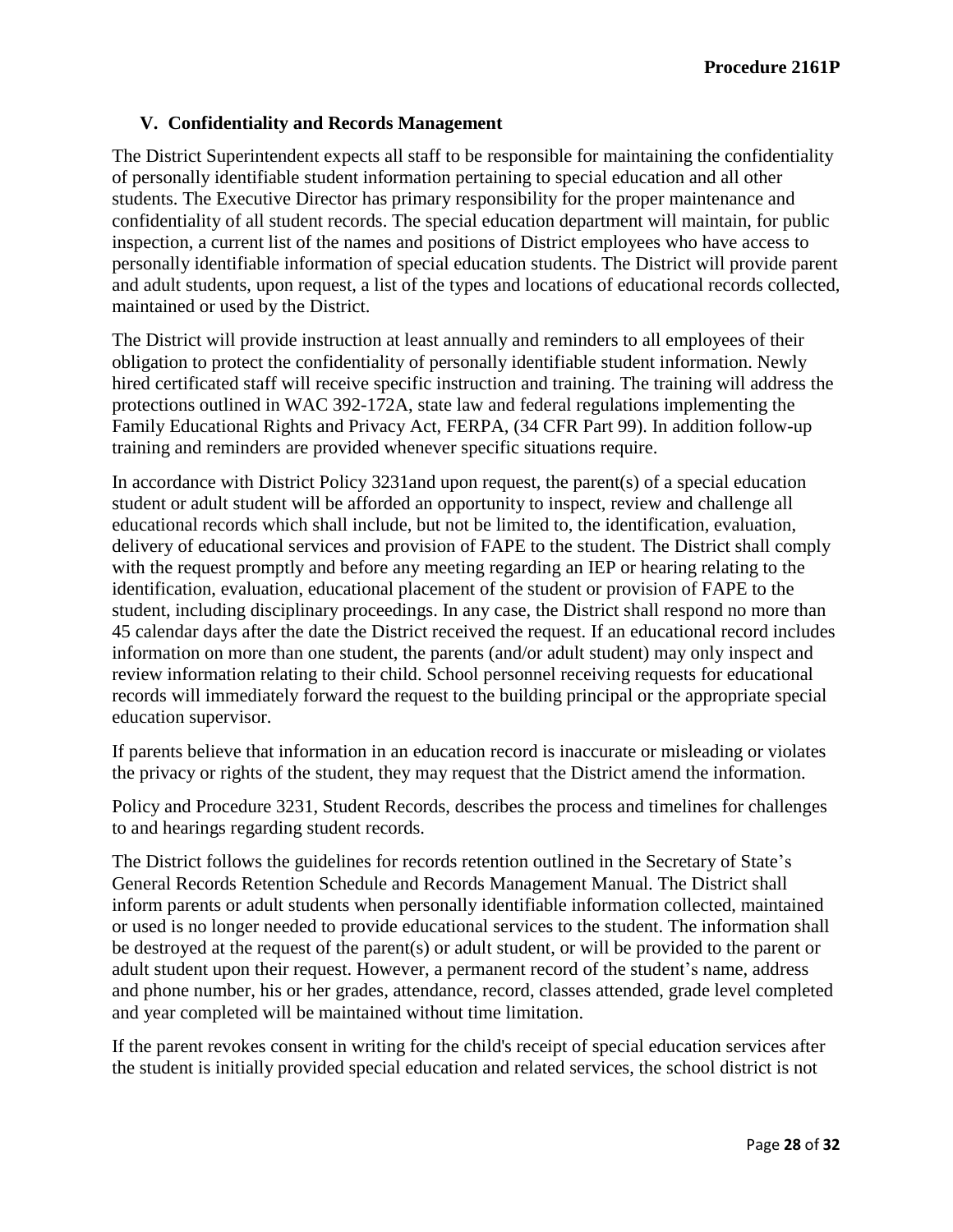required to amend the student's education records to remove any references to the student's receipt of special education and related services because of the revocation of consent.

Records management is also governed by Policy 3231, Student Records.

#### **W. Surrogate Parents**

A surrogate parent is a person appointed by the school District to act on behalf of a student to help ensure the rights of the student to a FAPE when a parent cannot be identified, the whereabouts of the parent are unknown, or the student is a ward of the state and does not have a foster parent.

The Executive Director of Special Education is responsible for determining the need for appointment of a surrogate parent.

Natural or adoptive parents, foster parents, persons acting in the place of a parent such as stepparents or relatives and persons with legal custody or guardianship are considered parents. Students who are homeless and not living with a parent may need a surrogate parent.

The following is guidance for the District to follow to assist in determining the status of the parent's rights to make educational decisions:

- $\Box$  In cases where the student is in out of home care the District must determine the legal custodial status of the child.
- $\Box$  Parents who have voluntarily placed their child in state placement still retain legal custody of the child and retain the right to make educational decisions. In this situation the student is not a ward of the state.
- $\Box$  Parents, whose children are placed in group care, pending a determination of "dependency", may still retain rights to make educational decisions unless otherwise ordered by the court

When a disposition order and order of dependency is issued, the state becomes the legal as well as physical custodian of the child. Parents may no longer have the right to make educational decisions during this stage of dependency.

Parents whose parental rights are terminated no longer have the right to make educational decisions on behalf their child.

When a student is placed in foster care, the foster parent may act as the parent. When a student is placed in group care, the District will work with the parents, case-worker(s), foster parents and others who have knowledge of the student's legal status in order to determine the need for appointment of a surrogate.

When selecting a surrogate parent, the District will select a person willing to participate in making decisions regarding the student's educational program, including participation in the identification, evaluation, placement of and provisions of FAPE to the student.

If a student is referred for special education or a special education student transfers into the District who may require a surrogate parent, the Executive Director of Special Education will be notified of the potential need. The Executive Director will then select a trained individual who can adequately represent the student to ensure that all student rights are observed.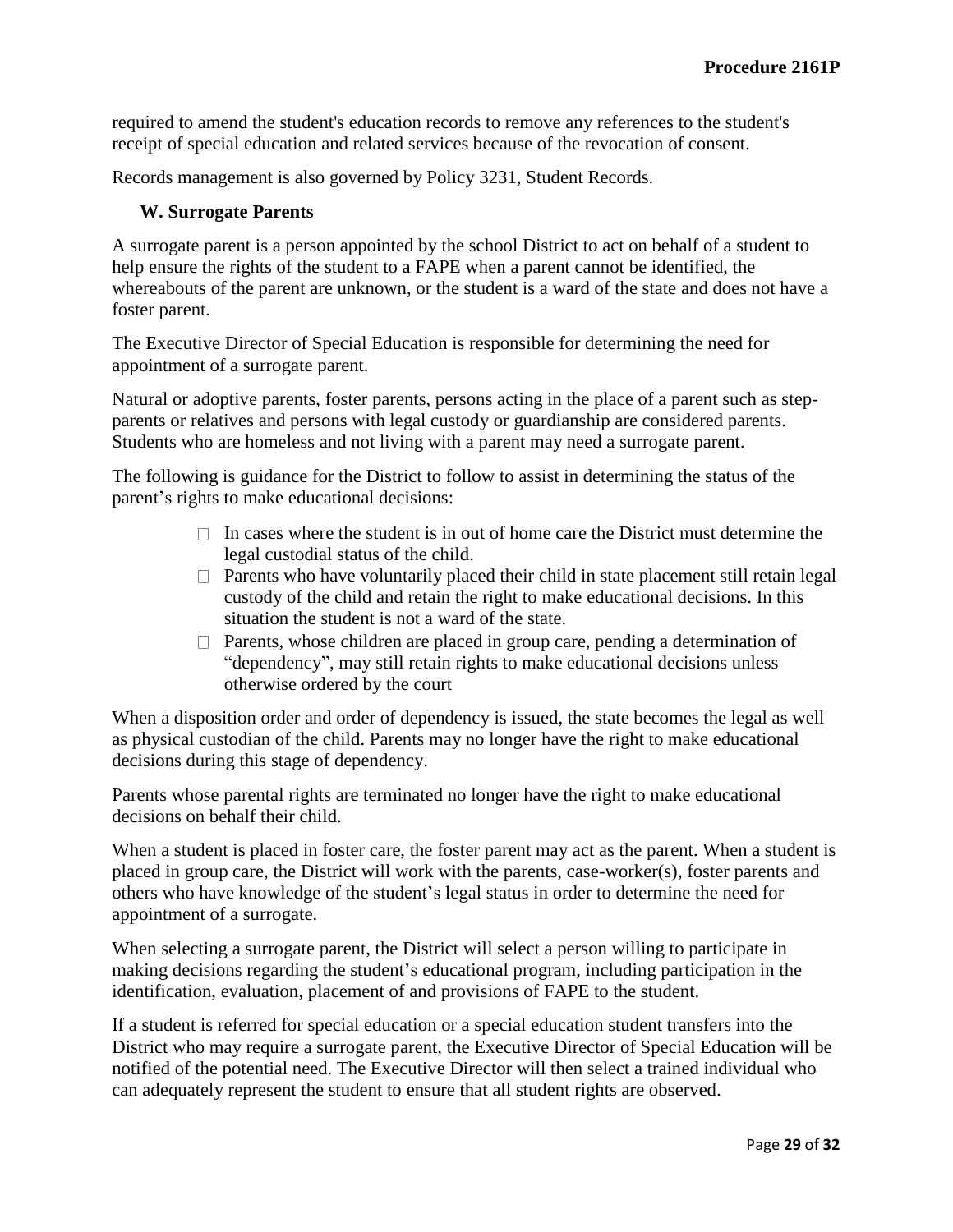The person selected as a surrogate:

- Must have no interest that conflicts with the interests of the student he or she represents;
- Have knowledge and skills that assure adequate representation of the student; and
- May not be an employee of a school district and/or other public agency which is involved in the education or care of the student. Public agencies include OSPI, DSHS in addition to district employees, and group care providers.

The District will, at a minimum, review with the surrogate parent procedural safeguards, parent involvement in the special education process, parent education publications and special education regulations. The District will also cooperate with other districts, the ESD or OSPI in training surrogate parents and in establishing a list of persons willing and able to serve as surrogate parents.

### **X. Mediation**

The purpose of mediation is to offer both the parent and the school district an alternative to a formal due process hearing. Mediation is voluntary and requires the consent and agreement of both parties. Mediation cannot be used to deny or delay access by a parent to a due process hearing. Mediation is used to resolve disagreements concerning the identification, evaluation and delivery of educational services or provision of a FAPE to a special education student. Mediation may be terminated by either party at any time during the process.

The primary participants are the parents, school district representatives and mediator. The process is voluntary, confidential and informal. It is a collaborative process, conducted in a nonadversarial manner. Mediation services will be provided by the Office of Superintendent of Public Instruction (OSPI) at no cost to either party.

The District's Executive Director of Special Education is responsible for coordinating requests for mediation. If a parent requests mediation, notify the Executive Director and the Executive Director will respond to the parent and coordinate with OSPI's contracted agent. Staff members are reminded that discussions that occur during the mediation process are confidential.

One person designated by the District to attend the mediation must have authority to bind the District in any agreement reached through mediation.

### **Y. Due Process Hearing**

Both parents and districts may file due process hearings involving the identification, evaluation, placement or provision of FAPE to a student.

The due process hearing request must be made within two years of, and allege a violation that occurred not more than two years before, the date the parent or school district knew or should have known about the alleged action that forms the basis of the due process complaint; however, the timeline does not apply to a parent if the parent was prevented from filing a due process hearing request due to specific misrepresentations by the school that it had resolved the problem forming the basis of the due process hearing request, or the school district withheld information from the parent that was required under this chapter to be provided to the parent.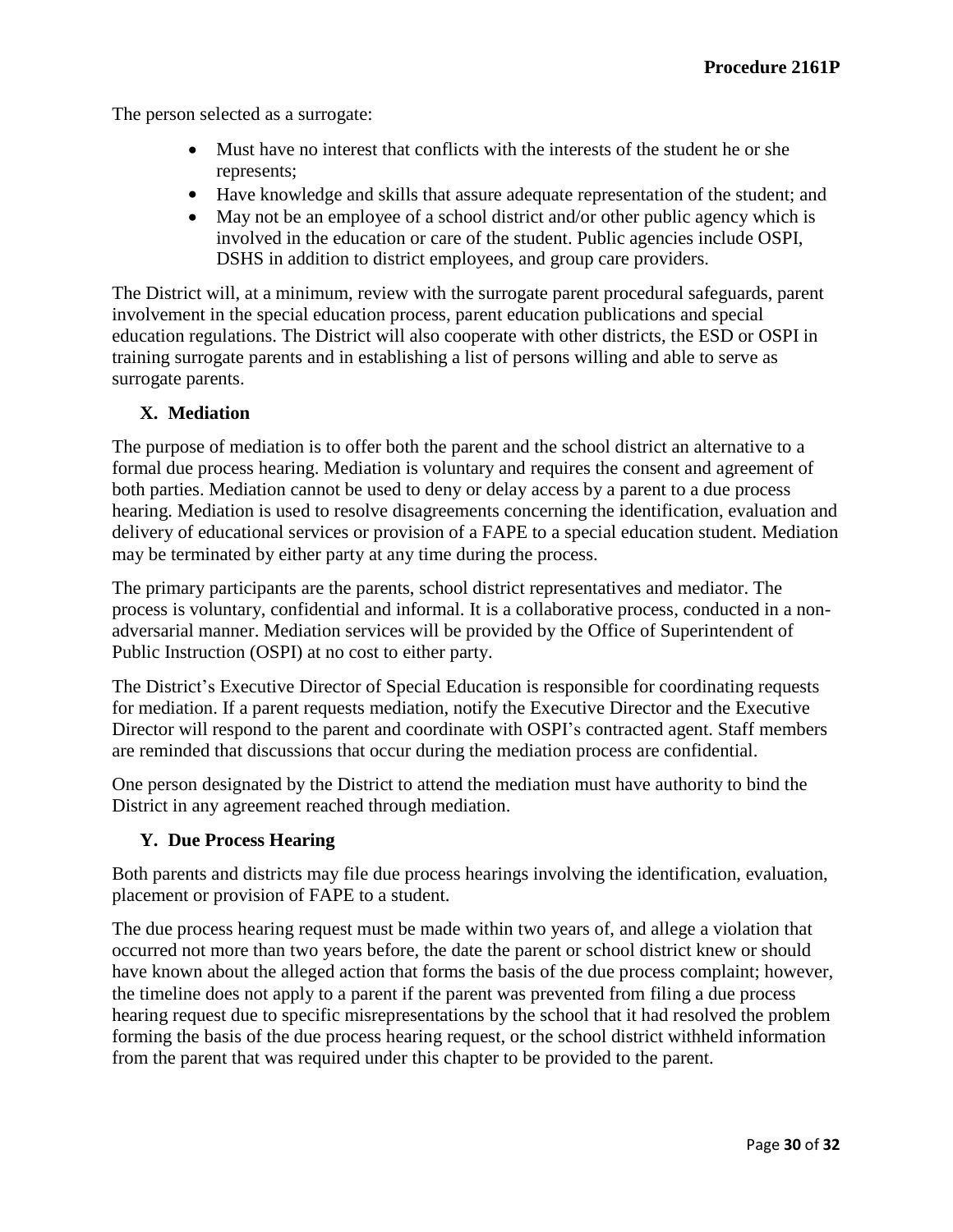IDEA requires that specific information be provided as part of a due process hearing request. The requirements are identified in the Notice of Procedural Safeguards. If parents request information about how to file a due process hearing, the District will provide the parent with a due process hearing request that contains the required information. Due process hearing request forms are available from the special education department and on the OSPI Special Education and Administrative Resources website.

If any staff receives a request for a due process hearing, a copy of the request should be immediately forwarded to the Executive Director of Special Education. If the parent has not filed the request for hearing with OSPI, the District will forward the parent request to the OSPI Administrative Resources Section. The District may not delay or deny a parent's due process hearing request. Parents are entitled to a copy of the Notice of Procedural Safeguards if this is the first due process hearing in a school year. The Executive Director of Special Education and office staff are responsible for providing the parents a copy of the procedural safeguards in this situation and documenting that the safeguards were provided to the parent.

When a parent files a due process hearing, the student remains in the placement he or she was in at the time of the request for hearing unless the parents and District agree to a different placement. See the discipline section below for placements when a disciplinary action is challenged.

When parents file a due process request with the District and provides a copy of the request to OSPI, the Executive Director of Special Education will immediately schedule a resolution meeting. The meeting must occur within 15 days of a parent request for hearing, or within seven days if the hearing request involves an expedited hearing regarding discipline. The Executive Director of Special Education will determine the appropriate District staff that will attend the resolution meeting. The District will ensure that one of the District representatives attending the resolution meeting has authority to bind the District in any resolution agreement. The District will not bring District counsel to a resolution meeting unless the parent is bringing an attorney to the meeting.

Any resolution agreement reached will be documented in writing and is binding on the parties. The document will inform the parent of their right to void the agreement within three business days of signing the agreement.

# **Z. Discipline**

Students eligible for special education may be disciplined consistent with the disciplinary rules that apply to all students. The District shall determine on a case-by-case basis whether discipline that is permitted under WAC 392-400 should occur. However, students eligible for special education must not be improperly excluded from school for disciplinary reasons that are related to their disability or related to the District's failure to implement a student's IEP. The District shall take steps to ensure that each employee, contractor and other agents of the District responsible for education or care of a student is knowledgeable of special education disciplinary rules.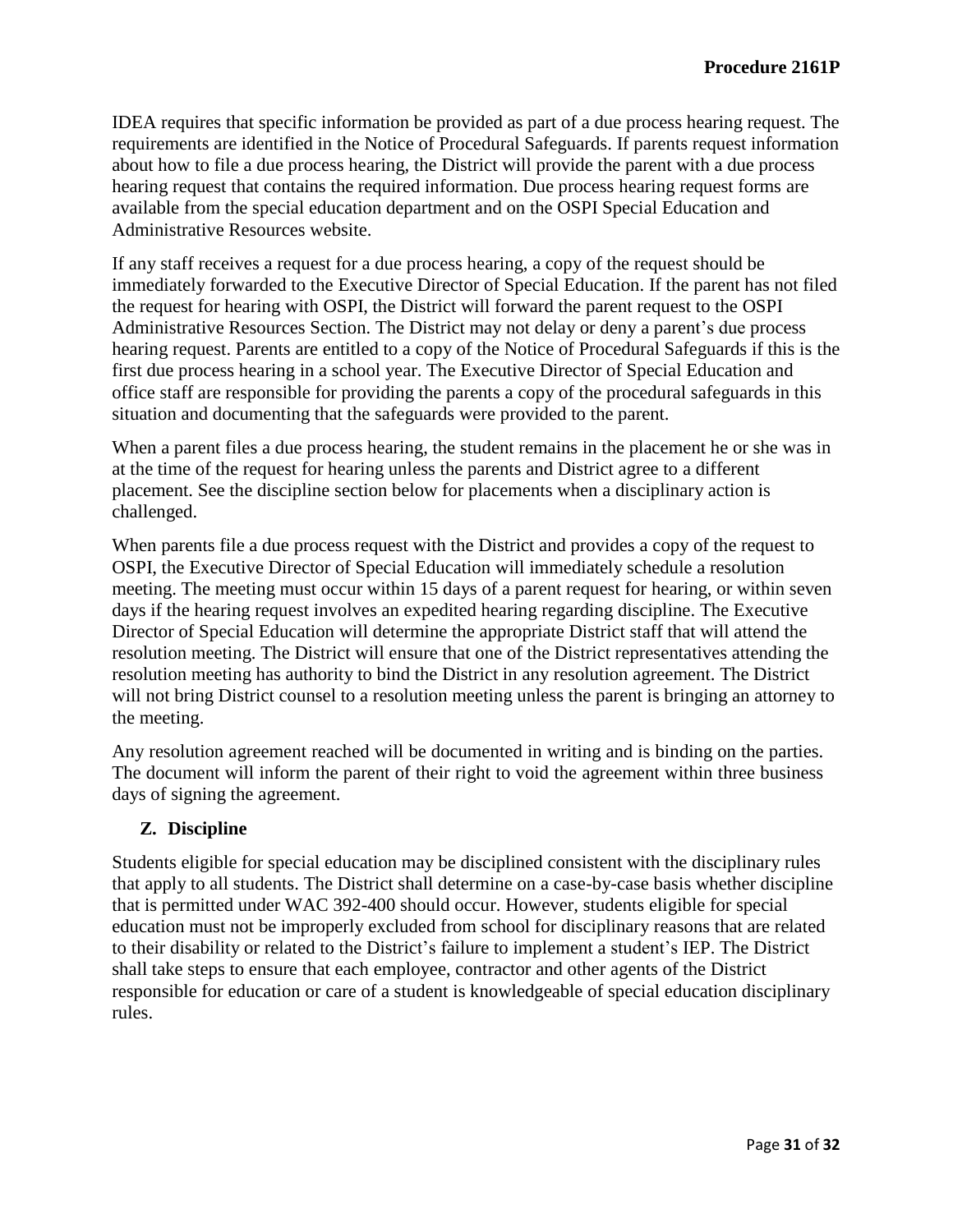# **1. Removal Up to Ten Days**

Building principals or other administrative certificated staff as necessary may order the removal of a special education student from his/her current placement. The District need not provide services to a special education student who is removed from his/her current placement for ten school days or less in any school year, if services are not provided to a student without disabilities.

### **2. Removal for More than Ten Days**

Once a student has been removed from placement for a total of ten school days in the same school year, and if the District determines that the removal is not a change of placement, the District must, during subsequent days of removal, provide appropriate services to the extent necessary to enable the student to participate in the general curriculum, although in another setting, and to progress toward meeting the goals set out in the student's IEP. Personnel, in consultation with one or more of the student's teachers, shall make the determination of such necessary services.

### **3. Change in Placement for Disciplinary Reasons**

A change of placement occurs when an eligible student is:

- Removed from his or her current placement for more than ten consecutive school days in a school year; or
- Subjected to a series of removals in a school year and which constitute a pattern of removal because: 1) the series of removals total more than ten school days in a year; 2) the student behavior is substantially similar to the student's behavior in previous incidents that resulted in the series of removals; and 3) because of factors such as the length of each removal, the total amount of time a student is removed, and the proximity of the removals to one another.

Whether a pattern of removal constitutes a change in placement is determined on a case-by-case basis by the building principal and Executive Director of Special Education (and is subject to review through due process and judicial proceedings. In all situations of removals expected to exceed 10 school days the special education administrator must be notified by the building principal.

### **4. Manifestation Determination**

Within ten school days after the date on which the District makes a decision to change the student's placement, the District will schedule a "manifestation determination" meeting to determine the relationship between the student's disability and the behavior subject to the disciplinary action.

The review of the relationship between a student's disability and the behavior subject to the disciplinary action will occur at a meeting that includes by the parent and relevant members of the IEP team who are selected by the parent and the District. The building principal or case manager is responsible for contacting the parent in order to determine relevant IEP team members and for providing notice of the meeting. The team shall review all relevant information in the student's file, including the IEP, any teacher observations and relevant information provided by the parent to determine: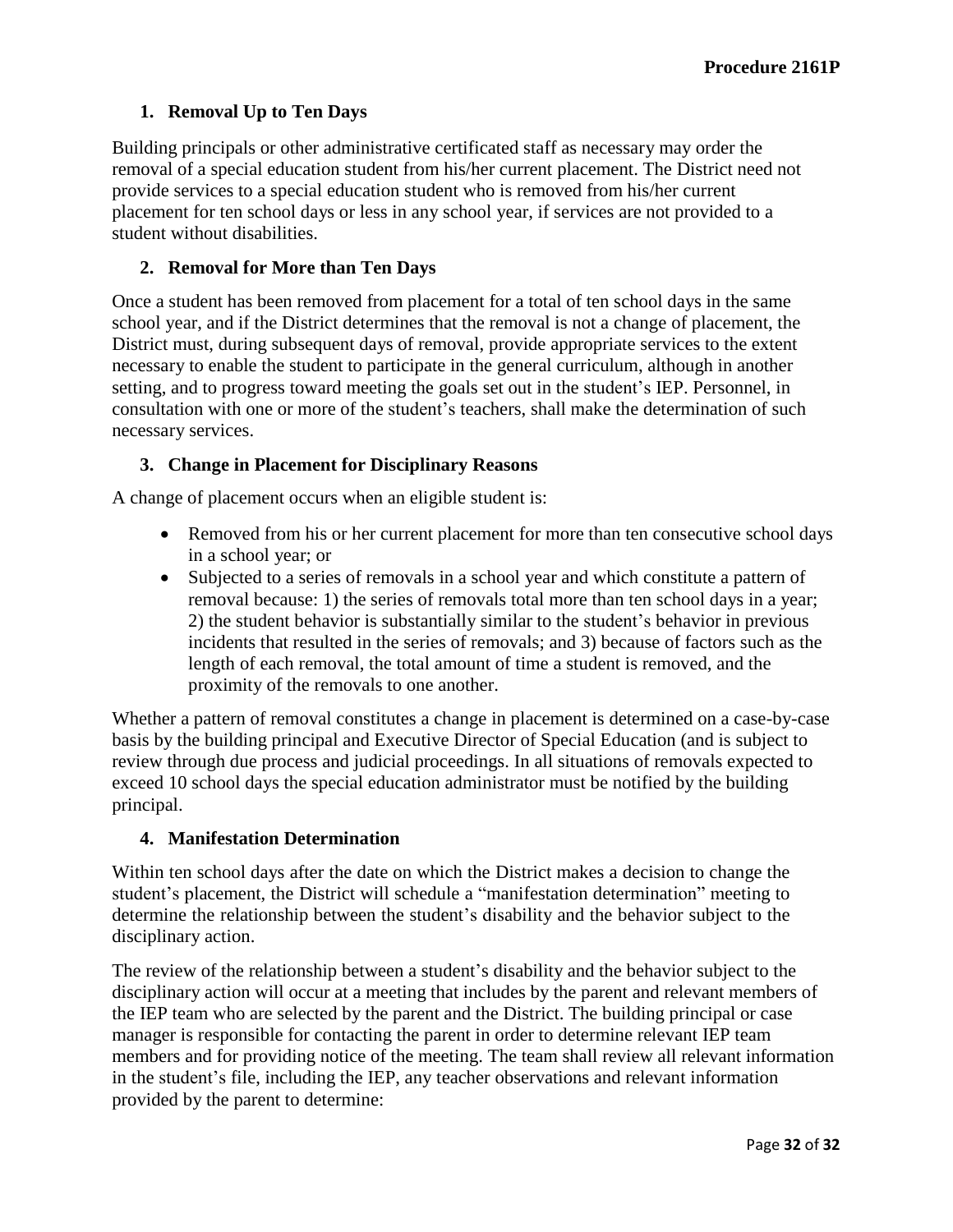- If the conduct was caused by or had a direct and substantial relationship to the child's disability; or
- If the conduct in question was the direct result of the District's failure to implement the student's IEP.

If the team determines that the behavior resulted from any of the above, the behavior must be considered a manifestation of the student's disability and the contemplated disciplinary action shall not proceed.

If the IEP team determines that the conduct was a manifestation of the student's disability, the team must:

- Conduct a functional behavioral assessment (unless already completed) and implement a behavioral intervention plan; or
- Review the existing behavioral intervention plan and modify it to address the behavior if one is already in place; and
- Return the child to the placement from which he or she was removed from unless the parents and the District agree a change is necessary as part of the behavioral intervention plan, or unless the infraction involves drugs, weapons or serious bodily injury.

If the IEP team members described in the manifestation determination section determine that the behavior is not a manifestation of the student's disability and the removal is a change of placement, the District may apply the same disciplinary measures that apply to students without disabilities. However, the student must continue to receive services to the extent necessary to enable the student to participate in the general curriculum, although in another setting, and to progress toward meeting the goals set out in the student's IEP. Further, the student must receive, as appropriate, a functional behavioral assessment, and behavioral intervention services and modifications designed to address the behavior violation so that it does not recur. The relevant IEP team members, selected by the parent and the District, shall determine appropriate services.

### **5. Special Circumstances**

School personnel may order a change in placement to an appropriate interim alternative educational setting for the same amount of time that a student without disabilities would be subject to discipline, but for not more than 45 school days, if a special education student:

- Possesses a "dangerous weapon" or carries such a weapon to school or to a school function; or
- Knowingly possesses or uses "illegal drugs" while at school or a school function; or
- Sells or solicits the sale of a "controlled substance" while at school or a school function.
- Inflicts serious bodily injury upon another person while at school or a school function. Serious bodily injury means a substantial risk of death, extreme physical pain, protracted and obvious disfigurement or protracted loss or impairment of the function of a bodily member, organ or mental faculty.

Any interim alternative educational setting in which the student is placed is determined by the student's IEP team and will: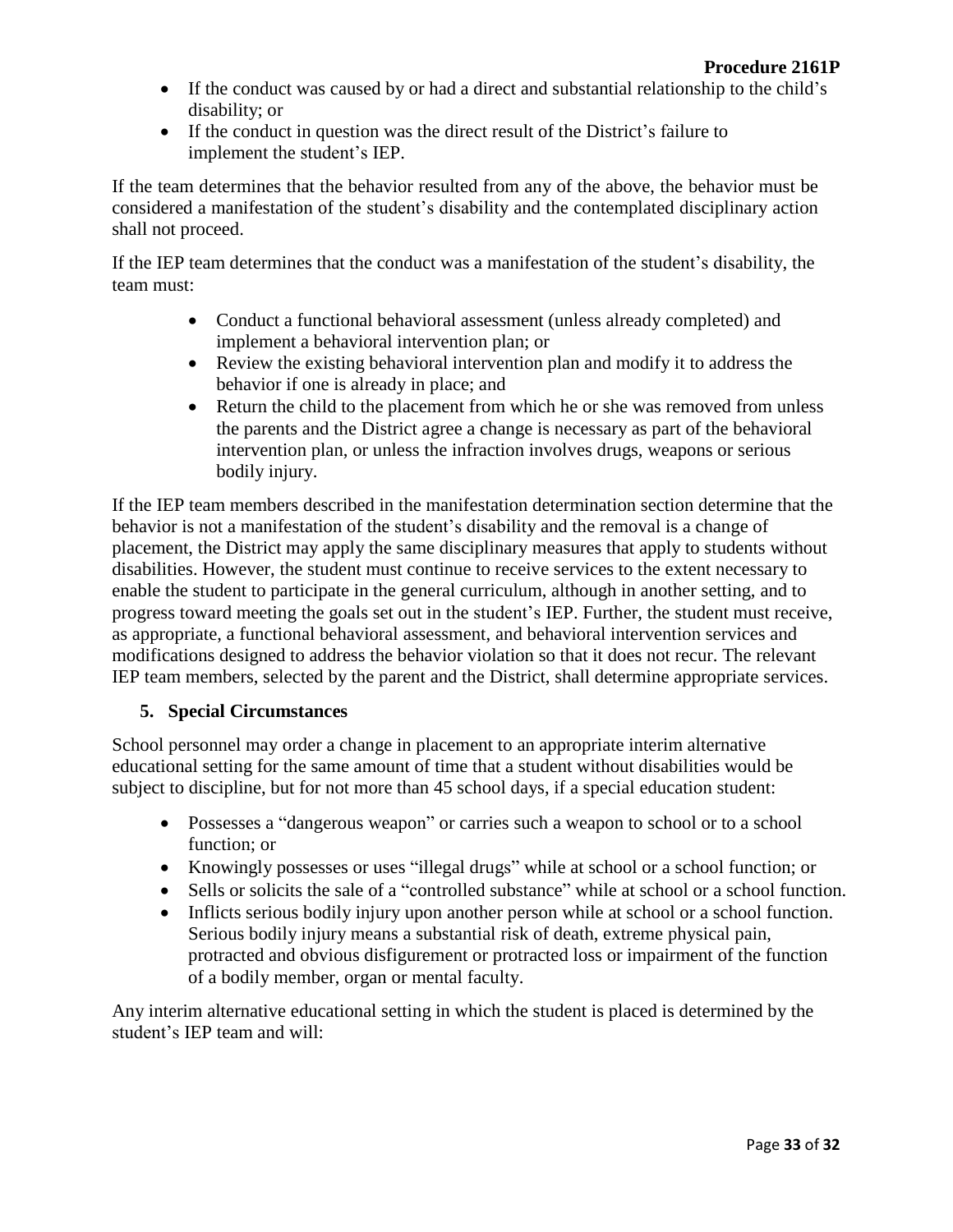- Be selected so as to enable the student to participate in the general curriculum, although in another setting and to progress toward meeting the goals set out in the student's IEP; and
- Include services and modifications designed to address the behavior or to prevent the behavior from recurring.

The District may ask an administrative law judge, or seek injunctive relief through a court having jurisdiction of the parties, to order a change in placement to an appropriate interim alternative educational setting for not more than 45 school days or seek injunctive relief through a court having jurisdiction of the parties when:

> The District believes maintaining said the student's current placement is substantially likely to result in injury to the student or others. If the student's IEP team believes that the student may not be maintained in his or her current placement, the IEP team should work with the District's administrators for student services, special education or designee.

Unless the parent and the District agree otherwise, if a parent requests a hearing to challenge either the manifestation determination or the interim alternative educational setting, the student must remain in the interim alternative educational setting pending the decision of the hearing officer or until the expiration of the 45 day period, whichever occurs first.

# **6. Protections for Students Not Determined to be Eligible for Special Education**

A student who has not been determined eligible for special education services may assert the protections if the District had knowledge that the student was eligible for special education before the behavior that precipitated disciplinary action occurred. The District is deemed to have knowledge if:

- The parent expressed concern in writing (or orally if the parent does not know how to write or has a disability that prevents a written statement) to District supervisory or administrative personnel or a teacher that the student is in need of special education and related services;
- The parent requested that the student be evaluated for special education services; or
- The teacher or other school personnel has expressed specific concern, about a pattern of behavior demonstrated by the student, to the Executive Director of the Special Education Department or to other supervisory staff.

If instituting disciplinary action that would exceed ten days and the principal believes that one or more of these events applies to the student, the principal will notify the Special Education Department to determine the appropriate disciplinary procedures.

The District is not deemed to have knowledge if, as a result of receiving the information described above, the District either:

- Conducted a special education evaluation of the student and determined that the student was not eligible for services; or
- The parent of the student has not allowed an evaluation of the child or has refused services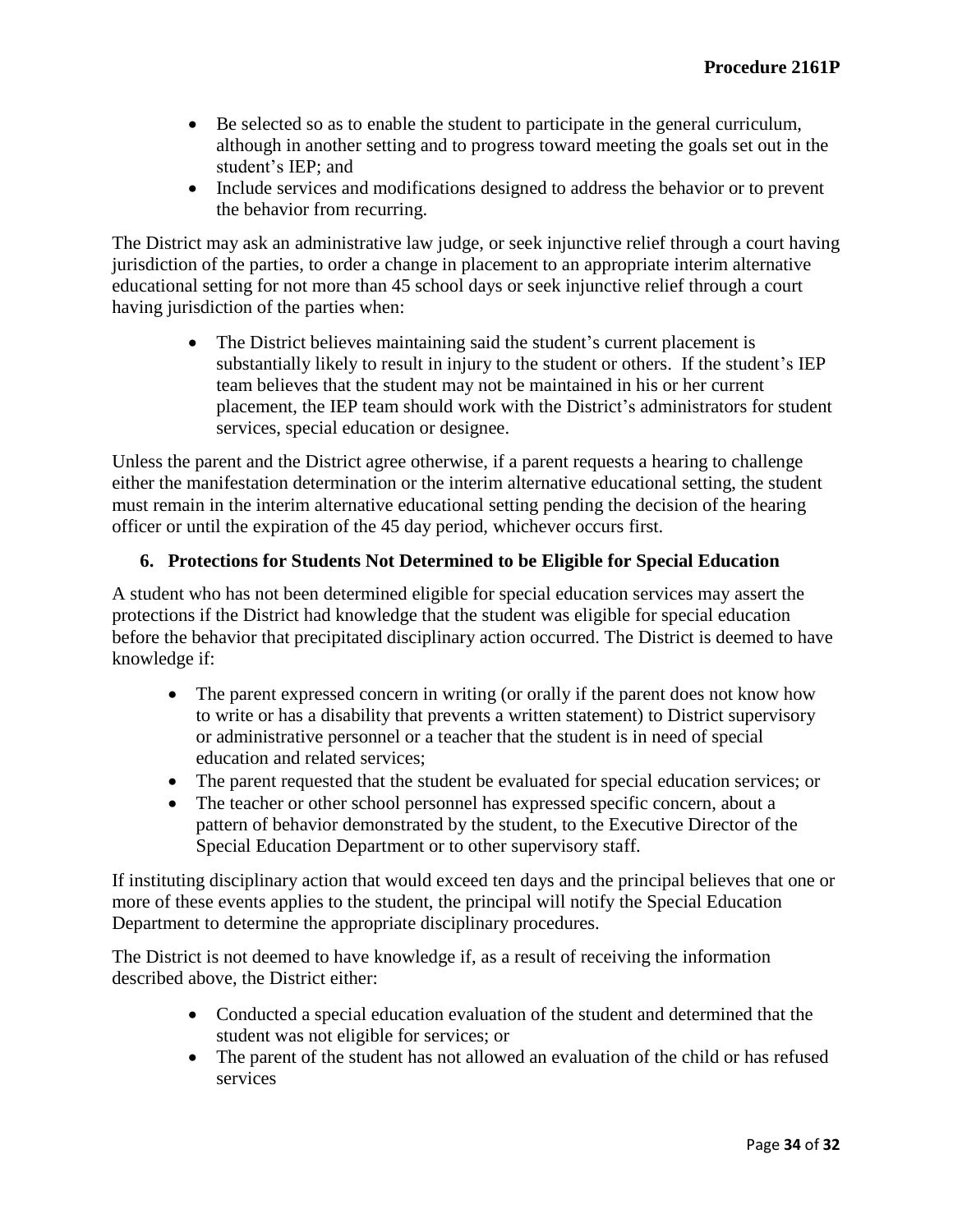If the District is not deemed to have knowledge that a student is a special education student, the student may be disciplined as a student without disabilities who engages in comparable behaviors. The District shall conduct an evaluation, which is requested during the time period such a student is subjected to disciplinary measures, in an expedited manner. Until the evaluation is completed, such a student shall remain in the educational placement determined by the

District, which can include suspension or expulsion without educational services.

Notwithstanding the foregoing, the District may report a crime committed by a special education student to appropriate authorities. In the event of such a report, the District shall ensure that copies of the student's special education and disciplinary records are transmitted for consideration by the appropriate authorities to whom the crime is reported, to the extent transmission of the records is permitted by the Family Educational Rights and Privacy Act (FERPA).

# **AA. Staff Qualifications**

All employees of the District funded in whole or part with state or federal excess special education funds will meet the standards established by the State Board of Education (SBE) and defined in WAC 392-172A-02090.

All employees will hold such credentials, certificates or permits as are now or hereafter required by the SBE for the particular position of employment and shall meet such supplemental standards established by the District.

All special education teachers providing, designing, supervising, evaluating or monitoring the provision of special education shall possess "substantial professional training." This shall be shown by the issuance of an appropriate special education endorsement on an individual teaching certificate issued by the Superintendent of Public Instruction.

In the event a special education teacher does not have a certificate endorsed in special education, a District may apply for a pre-endorsement waiver through the special education section of the OSPI. To qualify for the special education pre-endorsement waiver, the teacher must meet SBE criteria.

If the District must temporarily assign a classroom teacher without a special education endorsement to a special education position, the District human resources department will document in writing that:

- The District is unable to recruit a teacher with the proper endorsement who was qualified for the position; and/or
- The need for a teacher with such an endorsement could not have been reasonably anticipated and the recruitment of such a classroom teacher at the time of assignment was not reasonably practical; and/or
- The reassignment of another teacher within the District would be unreasonably disruptive to the current assignments of other classroom teachers or would have an adverse effect on the educational program of the students assigned to the other teacher.